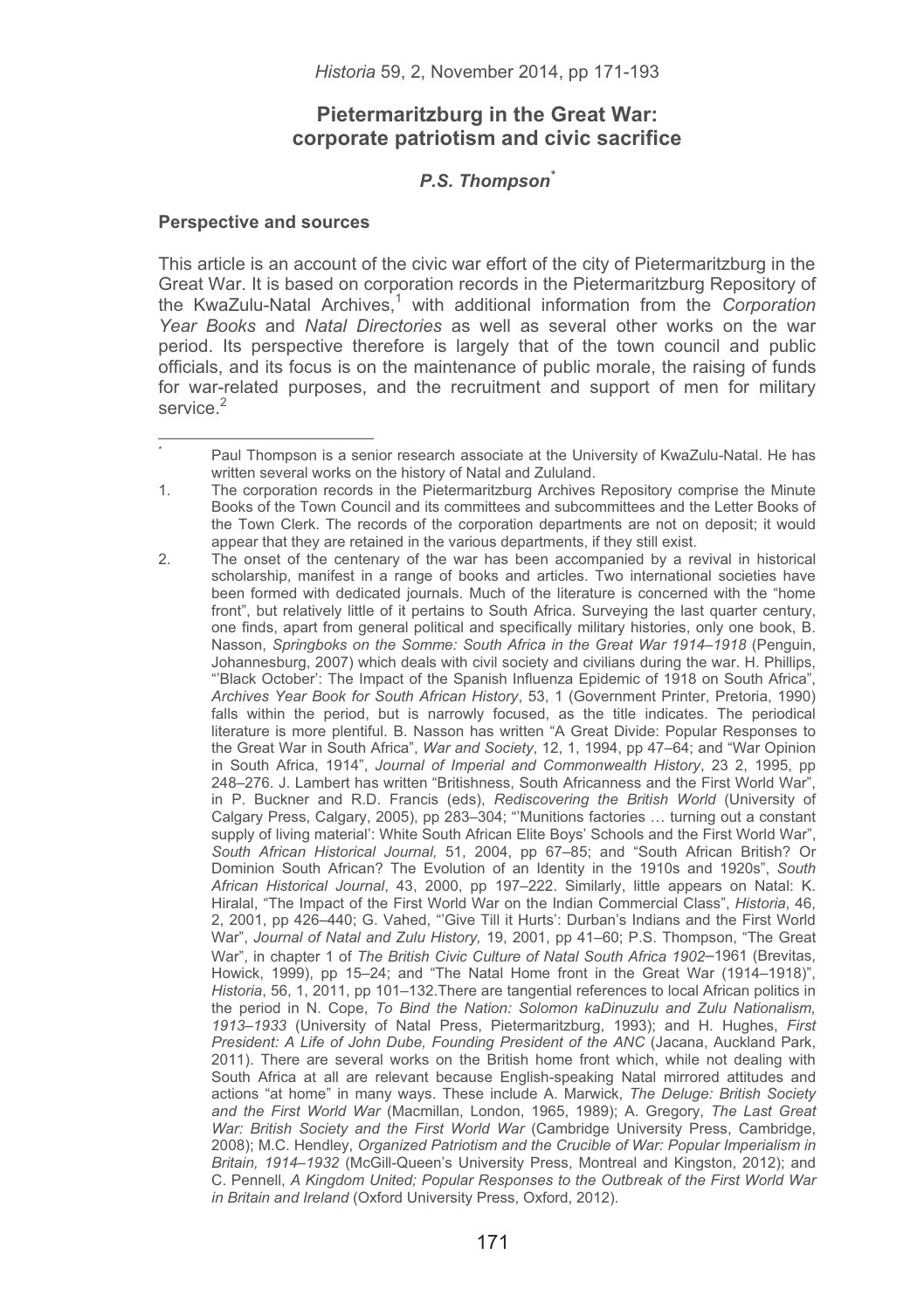Pietermaritzburg was the capital of the province of Natal. It had been the capital of the Colony of Natal, which became part of the Union of South Africa in 1910. In spite of its Dutch name the dominant polity of the city was British in background, culture and outlook. It was perfectly natural that its support of the mother country on the outbreak of the war was instantaneous and unconditional.

The city was a self-regulating community under the control of a British colonial bourgeoisie. Its administration and operation were governed by a town council, which elected a mayor and deputy mayor and appointed officials. The wartime mayors, Percy H. Taylor JP and MPC and (from August 1918) Albert E. Harwin JP, provided real leadership in the prolonged crisis. The city was divided into eight wards, each of which elected two councillors, and the sixteen constituted the town council. The council had several committees -- Town Clerk's and Town Treasurer's, Public Works and Health, Police, Fire Brigade, Electric, Tramways, Market. Togt – which had oversight of the various departments that maintained and developed the public facilities on which the community depended. Most important, with general oversight, was the Finance and General Purposes Committee, of which all councillors were members; it normally met weekly and functioned as a committee of the whole. $3$ 

Governance remained a European preserve, even though people of European origin (16 731) made up just under half the borough's total population of 34 881 in May 1918; because the historical accidents of settlement were such that other groups – Coloureds enjoying white privileges (1 038), Indians (7 604) and Africans (9  $519)^4$  were deemed to lack the knowledge and cohesion necessary to operate a modern, developing city at this time.

Pietermaritzburg was a compact city, laid out in a classical rectangular street plan approximately 1 700 by 3 000 metres, with the government and business purposefully set at the centre. In 1914 the city was still suffering from the economic depression following the South African War and from the loss of status as a colonial capital following the Union of South Africa. Efforts to obtain financial compensation for that loss from the central government in Pretoria came to nought. The rateable value of the city fell by 45 percent between 1905 and 1914, and property rates were considered high compared to other South African cities. Only in 1913/1914 did the town council finally mange to budget a small credit balance, and it did so by ruthlessly cutting new public works. Efforts to attract industry failed, although the city's position as the emporium of the Natal interior assured a modest property sustaining various trades and professions, and the town council characteristically represented the commercial and professional elite.

The city was also considered an educational centre, with a university college and technical institute, numerous public and private schools, and a library, museum and art gallery. It has been suggested that the elite really did not want

3. For the structure and functions of the Corporation see the Corporation of the City and Borough of Pietermaritzburg, *Corporation Year Book for the Year Ending July 31st, 1915* (P. Davis, Pietermaritzburg, 1915), and subsequent volumes for 1916–1919 (hereafter CYB with the year); and the section on Pietermaritzburg in *The Natal Directory 1915* (P. Davis, Pietermaritzburg, 1914), and subsequent volumes for 1915–1918 (hereafter ND).The terms borough, city, corporation, and town were used almost interchangeably, as the first title indicates.

<sup>4.</sup> CYB 1918, p 47.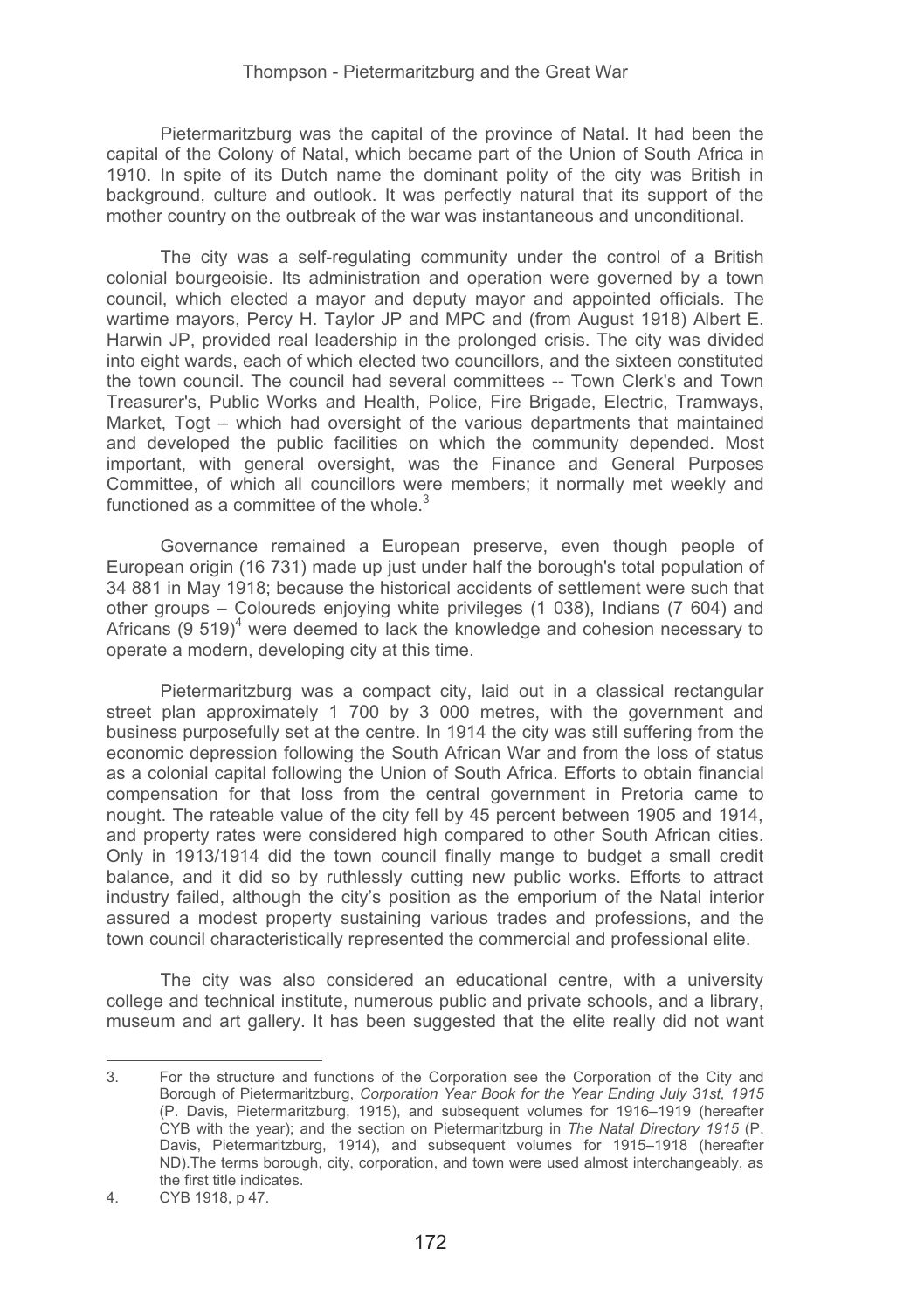industry in the city. People then, as now, thought of Pietermaritzburg as a pleasant, wholesome place to live.

One other thing should be borne in mind about Pietermaritzburg 100 years ago. It was also a compact society – or at least the European community, for which information is sufficient, was. Electricity was being used extensively and petrol-driven vehicles were more common, but they did not predominate yet. Communication depended largely on the printed and spoken word. Telegraph was for distance; telephones were still a novelty. Government and business offices in proximity relied on messengers. All major business in town was confined to six blocks within a ten-minute walk of the Town Hall. Indeed, one could walk across town in half an hour. There were fourteen newsagents downtown, and two major newspapers published editions twice a day (and occasionally "specials", e.g. with fresh war news). People *read* news and passed it by word of mouth quickly. This meant that the highly conformist English-speaking community could be influenced and manipulated by the authorities relatively easily. Our sources portray an unbounded public enthusiasm for Britain's war at the outbreak; but, as we shall see, they cannot do so for long.<sup>5</sup>

## **Commitment**

-----------------------------------------------------------

On Monday 27 July 1914 both Pietermaritzburg newspapers, the morning *Natal Witness* and the evening *Times of Natal*, headlined Austria-Hungary's declaration of war on Serbia. Throughout the following week the newspapers carried war reports from capitals of Europe. On Monday 3 August headlines read: "Germany Draws the Sword. Declares War on Russia" (*Witness*) and "Germany and Austria versus Russian and France. Britain Vigilant" (*Times*).

The next day, Tuesday 4 August, both newspapers reported that an important statement from London was imminent. There was no longer any doubt what Britain would do. Germany was attacking France through Belgium, whose sovereignty Britain had guaranteed, and Britain demanded Germany halt its aggression.<sup>6</sup>

Britain's ultimatum to Germany expired at midnight, and Britain – and the Empire – was at war with Germany. On Wednesday 5 August the news "spread like wildfire" through town, creating restless agitation, although, observed the *Times* correspondent, "everyone accepted the inevitable with the calm so characteristic of the average Britisher at a time of great national tension".<sup>7</sup> The full speech of Sir Edward Grey, the foreign secretary, to parliament in London, justifying Britain's entry into the war on the side of the Allies, was printed in full in newspapers on 6 August.

<sup>5.</sup> This sketch of Pietermaritzburg, and more particularly its European community for which the source material is ample, on the eve of the war is admittedly impressionistic and therefore subject to criticism and correction. However, it is broadly based, on the reading of the *Corporation Year Books* and *Directories* (cited above) for the war years, and on samplings of the local press (cited below) for July/August 1914, May 1915, June/July 1916, and May and November 1918. There is some information of incidental interest to be found in J. Laband and R. Haswell (eds), *Pietermaritzburg 1838*–*1988: A New Portrait of an African City* (University of Natal Press and Shuter & Shooter, Pietermaritzburg, 1988), especially pp 90, 92, 144 and 238.

<sup>6</sup>*. Times of Natal*, 4 August 1914.

<sup>7</sup>*. Tines of Natal,* 5 August 1914.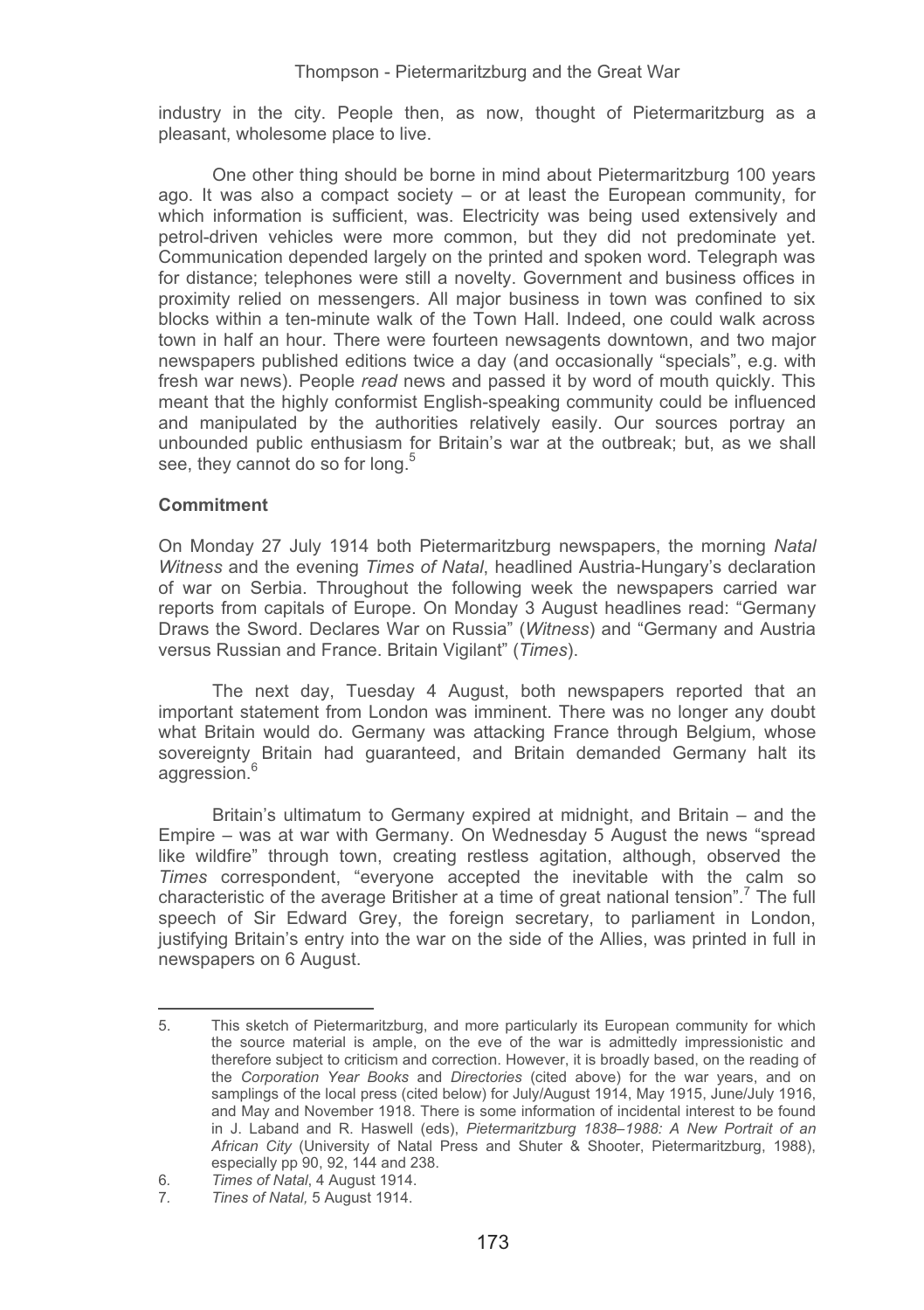On the evening of Saturday 8 August there was a public gathering in the town gardens, in the centre of town, where the band of the Natal Carbineers played patriotic airs.<sup>8</sup> Four days later, on the 12th, there was a mass meeting in the town hall; there were patriotic speeches, and the following resolutions were adopted unanimously:

That this Mass Meeting of the Citizens of Pietermaritzburg offers its wholehearted support to, and co-operation with, the Motherland in her noble determination to fulfil he international obligations; to maintain the integrity of the British Empire and to safeguard the liberties of mankind against the wanton and unjustifiable aggression of Germany.

That this meeting pledges itself to assist in every possible way in any move that may be deemed necessary by the authorities for the safety and welfare of the Empire, and that His Worship be requested to ascertain from the Government in what form material aid can best be rendered by the City of Pietermaritzburg.<sup>9</sup>

Subsequently there was a large and enthusiastic meeting of women, which adopted unanimously the following resolution:

That this Public Meeting of women of Pietermaritzburg expresses its sympathy to the Motherland in the present International crisis and desires to offer assistance in the alleviation of suffering and distress and thereby in whatever form it may be most acceptable to the Authorities.<sup>10</sup>

The mayoress wired it to the prime minister to transmit to the queen; and also cabled the matron in chief at the War Office in London: "How can women of Pietermaritzburg help?"11

## **Mobilisation**

-----------------------------------------------------------

The imperial government asked the government of the Union of South Africa to assume the duty of protecting the coast and borders of the country against invasion or attacks by the enemy, thus relieving the imperial garrison of 6 000 of that duty. The Union government agreed to do so, and mobilised the Active Citizen Force for the purpose.<sup>12</sup> The South Staffordshire Regiment, which had garrisoned

<sup>8</sup>*. Natal Witness*, 8 August 1914.*Times of Natal,* 8 and 10 August 1914. See also J.S. Bettle, "Natal and the Great War", in *A Century of Progress in Natal 1824*–*1924* (Natal Witness, Pietermaritzburg, 1924), p 102.

<sup>9.</sup> CYB 1915, 23. See also D. Child, *Charles Smythe: Pioneer, Premier and Administrator of Natal* (Struik, Cape Town, 1973), p 226.

<sup>10.</sup> KwaZulu-Natal Archives, Pietermaritzburg, Archives of the Corporation of Pietermaritzburg, 3/PMB: 3/1/93 ("Letter Book, 20 March, 1914 to 19 November 1914"), pp 66–12. All archival records cited in this paper are in the Pietermaritzburg repository and the archive 3/PMB, so these will not be cited hereafter. Letter Books are in record group 3/1 and hereafter will be cited by volume number only.

<sup>11. 3/1/93,</sup> p 663.

<sup>12.</sup> Union of South Africa, General Staff, Defence Headquarters, Pretoria, *The Union of South Africa and the Great War 1914*–*1918: Official History* (Government Printing and Stationery Office, 1924), p 211. This work will be cited hereafter simply as *Official History*. Union of South Africa, Union Office of Census and Statistics, *Official Year Book of the Union and of Basutoland, Bechuanaland Protectorate and Swaziland, No. 5 -- 1922. Containing statistics Mainly for the Period 1910-1922* (Government Printing and Stationery Office, Pretoria, 1923), p 392. Official Year Books will be cited hereafter as OYB followed by number and year, thus OYB 5/22. P. Scrivenor, "South Africa: Rebellion and Invasion", *History of the First World War*, 1, 13, p 351.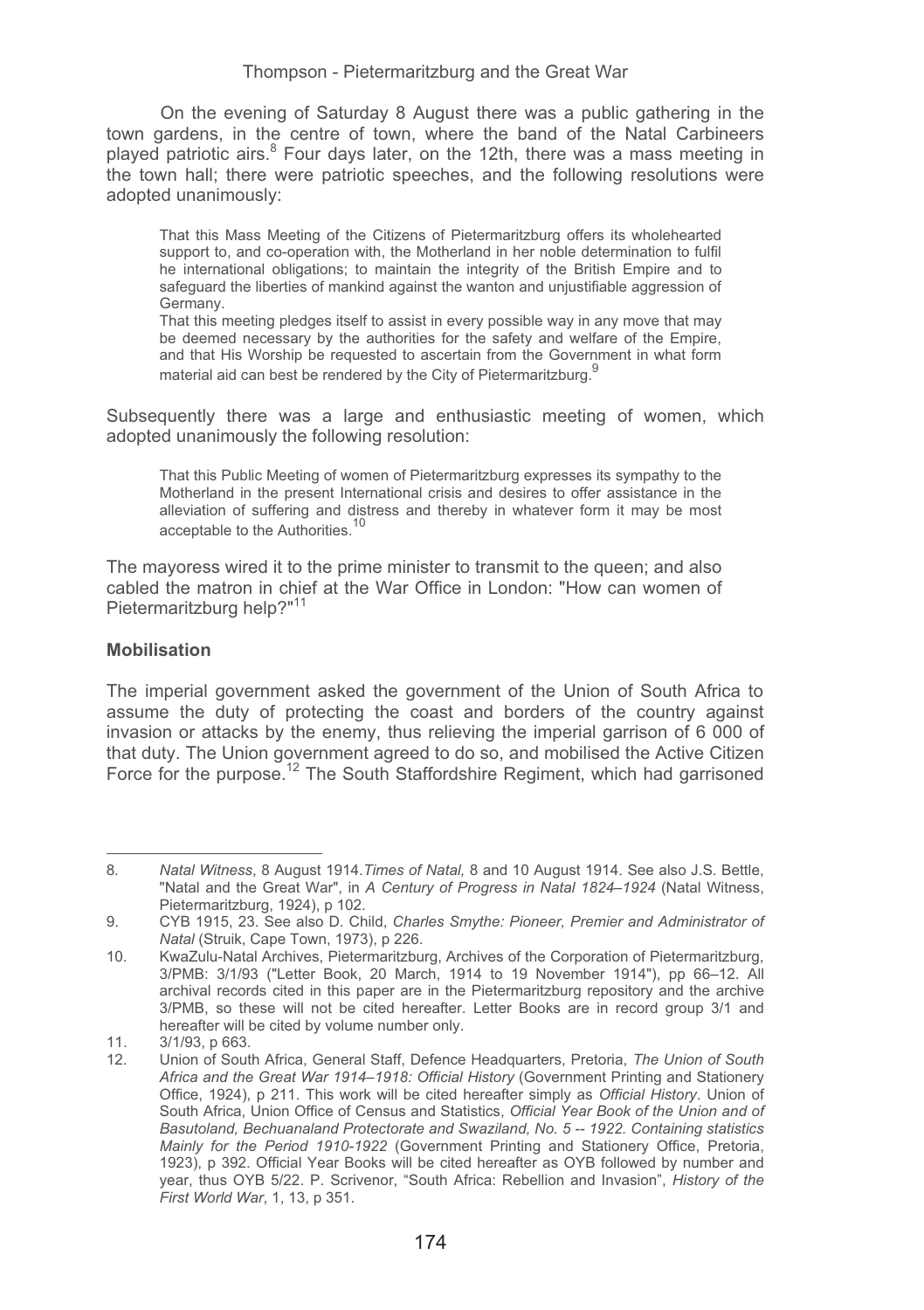Fort Napier, at the upper end of town, was withdrawn for service overseas. On 12 August its drums sounded retreat outside the town hall for the last time.<sup>13</sup>

In Natal the Active Citizen Force consisted of former colonial units which had been carried over into Union service.<sup>14</sup> Pietermaritzburg was the headquarters of Military District No. 4, including all of the Natal Province except the Durban and Inanda magisterial divisions which constituted District No. 5.15

The 1st Mounted Rifles (the 1st Wing of the Natal Carbineers) was mobilised at regimental headquarters in Pietermaritzburg on 8 August. They encamped at the top of Alexandra Park (where there is now a sports stadium), and received equipment and training. The city laid on water in pipes to the camp free of charge. The men were also allowed free use of the town baths (except on Monday and Friday, which were ladies' days); and the mayor asked the commanding officer, Lieutenant-Colonel William Tanner, to let as many as could be spared attend a Saturday football match in the lower part of the park, since the gate would be in support of the Mayor's War Relief Fund. It was rumoured that the Carbineers would be sent to German South West Africa. On the night of Saturday 5 September, the regiment left by train, no destination given.<sup>16</sup>

The imperial government had also suggested that the Union government take German South West Africa, which was justified as a defensive measure. The first troops sailed on the night of 14 September, and in due course others, including the 1st Mounted Rifles, moved to the border.<sup>17</sup>

In the flurry of mobilisation, Active Citizen Force units were recruited to strength, but many more men wanted to join up than existing units could accommodate. Thus was organised a special service unit, the Natal Light Horse, which absorbed the remainder. Volunteers began arriving in Pietermaritzburg before the authorities started enrolment on 1 September. They were a mixed lot, and a number were without means, which aroused some concern among townspeople. Their camp was on the polo ground, a flat area near the railway yards. Clothing, equipment and arms were issued from old Natal Militia stores, and horses were purchased locally. The town council discussed whether to make a grant of money or to buy horses for the regiment. A proposal to give 100 guineas was lost, but a fund was set up to receive public contributions.<sup>18</sup>

When the regiment was presented with its colours on 18 September, the mayor, Percy Taylor, said that since Natalians had provided so many of the horses

----------------------------------------------- --

<sup>-</sup>--------13. Bettle, "Natal and the Great War", p 102 and p 51.<br>14. See ND 1913. pp 166–169: and 1915. pp 1609–16

<sup>-</sup>-14. See ND 1913, pp 166–169; and 1915, pp 1609–1611.

<sup>15.</sup> ND 1915, pp 1609–1610; and 1916, pp 1583–158. Also OYB 1/17, p 339.

<sup>16.</sup> G.T. Hurst (compiler), *Short History of the Volunteer Regiments of Natal and East Griqualand. Past and Present* (Knox, Durban, 1945), p 27. F.N. Broome, *Not the Whole Truth* (University of Natal Press, Pietermaritzburg, 1962), pp 68–69. A.F. Hattersley, *Carbineer: The History of the Royal Natal Carbineers* (Gale & Polen, Aldershot, 1950), pp 51–52. Child, *Smythe*, pp 226–227. 1/1/9 ("Town Council Minutes 1911–1921", p 343. See also 3/1/93, pp 685 and 723; 7/11/8 ("Minute Book.Finance etc Committee. 19 March 1914 to 25 September 1915"), p 52. Hereafter books are cited by number (without dates).

<sup>17.</sup> J. Meintjes, *General Louis Botha: A Biography* (Cassell, London, 1973), pp 221–225. Scrivenor, "South Africa", p 351.

<sup>18.</sup> Hurst, *Short History*, pp 142–143; 7/11/18, p 52; 7/10/16, 29 September and 6 October 1914; 7/12/7 ("Minute Book.Sub-Committees. 3" [1914–1916], p 68. Hereafter books are cited by number (without dates).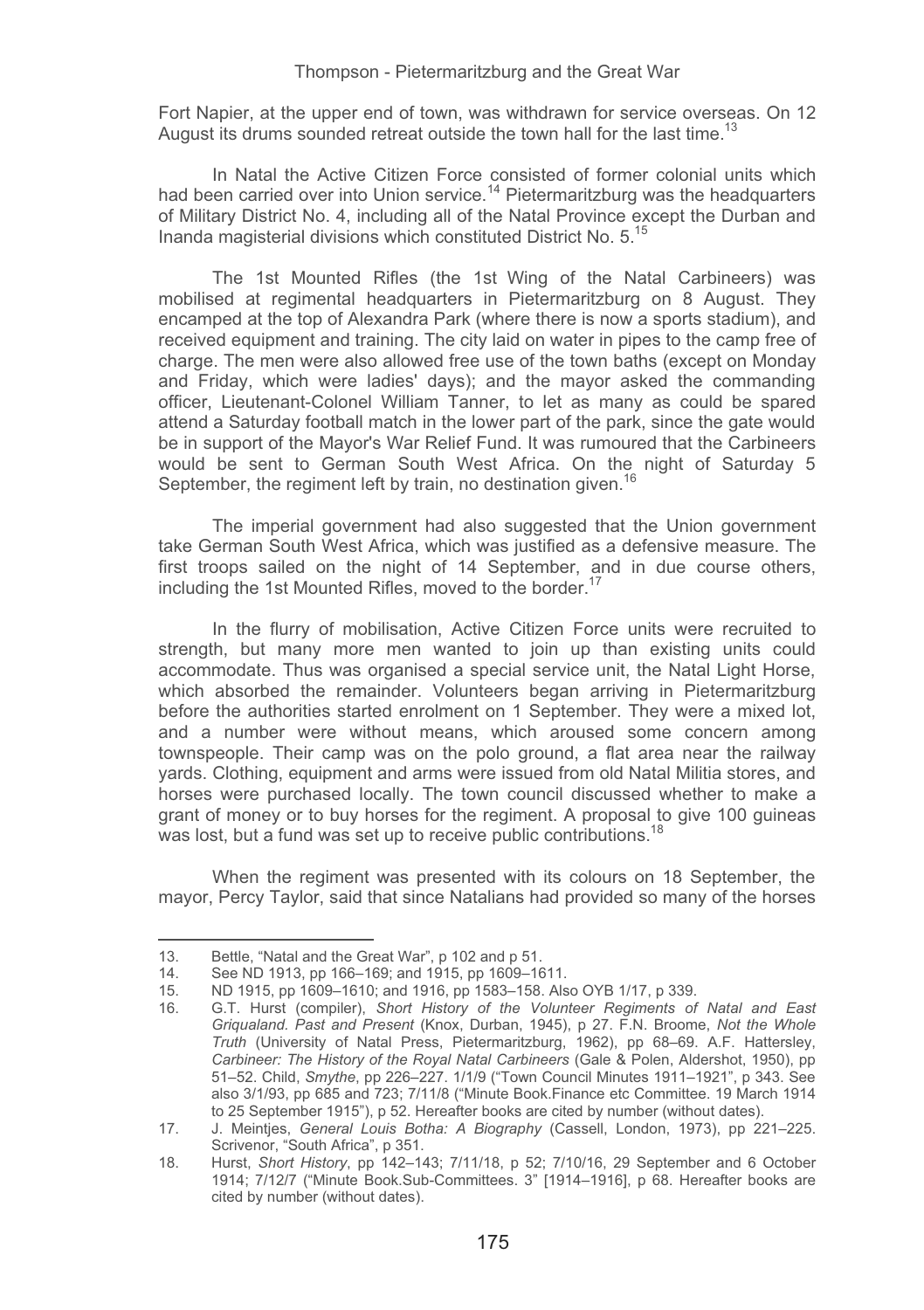it was appropriate that the regiment should receive its equipment and colours in the provincial capital.

Shortly afterward the regiment entrained for the Northern Cape. The Inspector of Nuisances reported that the regiment had left the polo ground in such a condition that he advised it not be used again as a camping ground.<sup>19</sup>

On the evening of 23 September a public meeting – the largest ever held in Pietermaritzburg according to the mayor – expressed, unanimously and enthusiastically, its "highest appreciation" of the prime minister's 'heroic action … in the present crisis".20 The *Witness* roundly condemned the Nationalist opposition, the more so when dissident Afrikaner factions in the Orange Free State and the Transvaal rebelled in October.<sup>21</sup> On 17 October Prime Minister Botha appealed for 300 Natal men to augment his Transvaal commando to 3 000. The 2nd Squadron of the 3rd Mounted Rifles and the Durban Light Infantry were mobilised and sent to the Free State.<sup>22</sup> On Trafalgar Day (21 October) there was a religious service and patriotic address in the town hall. Another large meeting in the hall, chaired by G. F. Macfarlane, founded a Maritzburg Defence Association, and the *Witness* declared that the rebellion made it imperative that every able-bodied man be ready for any eventuality.<sup>23</sup>

The administrator of Natal, Charles Smythe, remarked on 28 October that requests for weapons were coming in from all quarters. He considered forming a Town Guard of civil servants, but there were only 100 carbines available. $^{24}$  On 29 October the town clerk asked the staff officer of the Military District for the loan of twenty-four rifles and ammunition for use by the borough police. The Borough Engineer wanted police to be stationed near the Waterworks and to patrol the catchment area during the crisis. He was instructed to confer with the chief constable on 3 November, and presumably Defence lent the rifles, for the arrangements were made.<sup>25</sup> The remainder of the 3rd Mounted Rifles (Umvoti Mounted Rifles) were mobilised on 27 October and proceeded on 28 October to Pietermaritzburg, where they were equipped at the Drill Hall. The Ministry of Defence wired the commanding officer on 30 October: "Natal at present not menaced. … You will be advised of any changes in position of Rebels and Loyal commandos … which may affect Natal." The Mounted Rifles left Pietermaritzburg for duty upcountry during the next few days.  $26$  Botha announced that the rebellion had been crushed on 10 December.<sup>27</sup>

<sup>19.</sup> CYB 1915, pp 24–26; Hurst, *Short History*, p 143; 7/10/16, 29 September and 6 October 1914.

<sup>20.</sup> A.J. van Wyk, "Politiekewoelinge in Natal 1910–1915" (PhD thesis, University of the Orange Free State, 1977), pp 268–269. See also 3/1/93, pp 786, 792, 801.

<sup>21.</sup> Van Wyk, "Politiekewoelinge", pp 269–271. The *Witness* pursued a vindictive line against the rebels, and printed and abetted an article by John Maydon, a former colonial minister and an extreme patriot, savaging the National Party opposition in parliament as secret traitors. See Van Wyk, "Politiekewoelinge", p 285; and 3/1/93, p 813.

<sup>22.</sup> A. J. Du Plessis, *The Umvoti Mounted Rifles 1864*–*1975* [the regiment, Greytown] 1975), pp 112–116. M. Coghlan, *Toujours Pret. The Umvoti Mounted Rifles … 1864*–*2004* (Umvoti Mounted Rifles Comrades Association, Durban, 2012), pp 155–158.

<sup>23.</sup> Van Wyk, "Politiekewoelinge", p 270.<br>24. Child Smythe pp 229–230.

<sup>24.</sup> Child, *Smythe*, pp 229–230.

<sup>25. 3/1/93,</sup> p 429; 7/10/16, 13 August and 3 November 1914; 7/11/18, p 78; 4/2/21 ("Minute Register 1914") pp 903 and 916. Hereafter books are cited by numbers (without dates).

<sup>26.</sup> Coghlan, *Toujours Pret*, p 156.

Van Wyk, "Politiekewoelinge", p 285.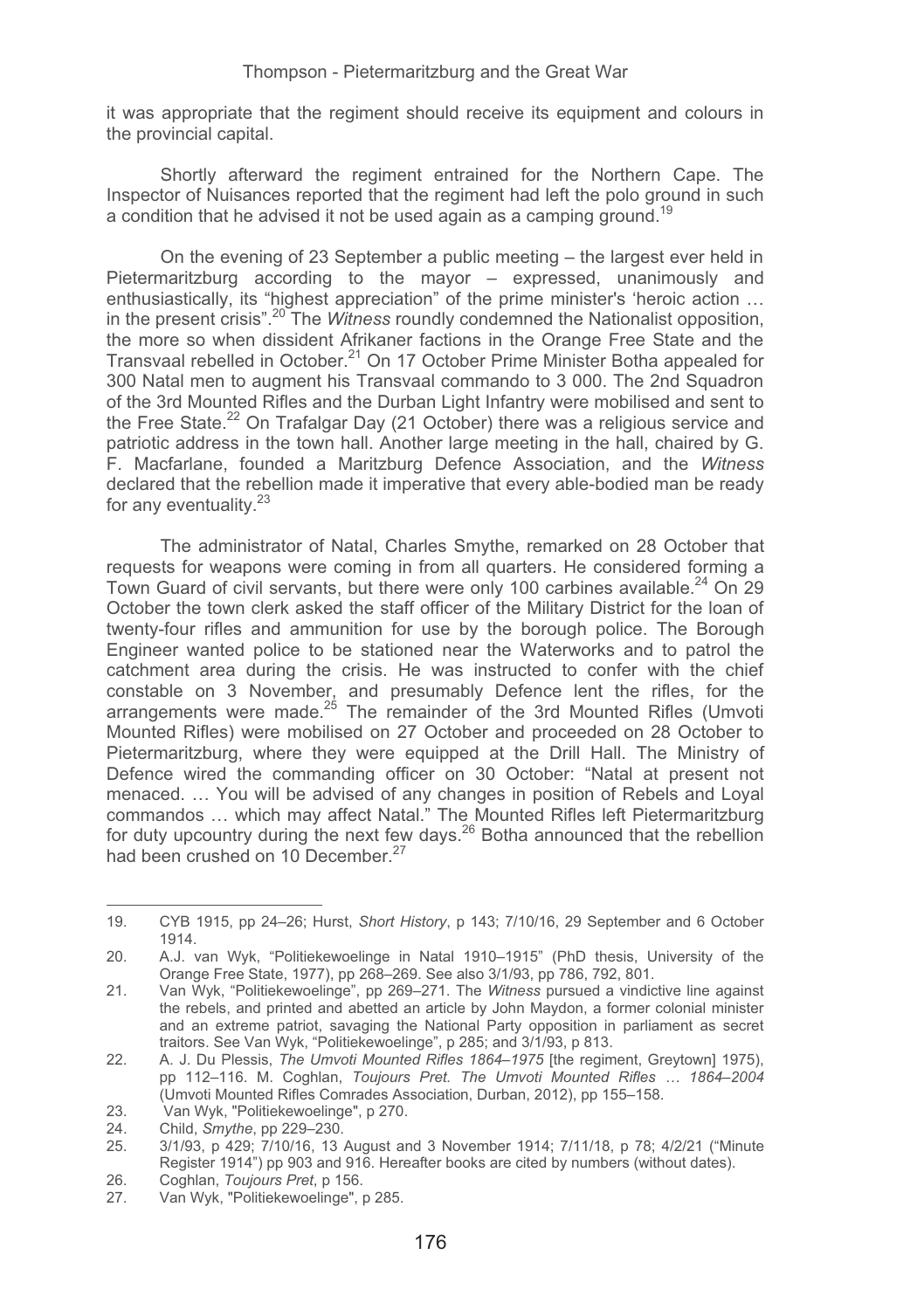The right wing of the 2nd Battalion of the Durban Light Infantry, under Major W.P.M. Henderson, was also ordered to Pietermaritzburg on 6 November, but for the purpose of guarding Germans being interned at Fort Napier.<sup>28</sup> The town council found their presence reassuring and offered civic hospitality. The battalion remained until 23 January 1915, when the Defence Force opened another camp in Alexandra Park for the receiving, drilling and equipping of recruits.<sup>29</sup>

On 4 December the Durban *Natal Mercury* reckoned that almost 6 000 Natal men were in military service, almost a third of men available.<sup>30</sup> Altogether. Military District No. 4 provided about 1 674 officers and men (District No. 5 provided 1 238) for the Active Citizen Force during the first year of the war.<sup>31</sup>

### **Relief and comforts**

The national government assumed responsibility for the raising, training and employment of military forces, but local government had an important role in the war effort. The voluntary support of the citizenry was essential in sustaining morale. The energies of men and women who could not fight were channelled into providing aid and comforts for the troops and looking after the welfare of their dependents. The corporation and burgesses of Pietermaritzburg set an example in their contributions of time, money and work.

On Monday 10 August 1914 the town council made an appeal to citizens to subscribe funds for the relief of the wounded and dependents of the deceased as a result of the war. The council donated 100 guineas, the mayor and deputy mayor ten guineas each, and in two days over £1 000 was subscribed. This was the basis of the Mayor's War Relief Fund, which was established in the course of the week. The list of subscribers was sent to others who had not (yet) subscribed as an encouragement to do so, and it became the accepted practice to have the names of contributors to war funds published in the local newspapers. By 15 August over £2 000 had been subscribed.<sup>32</sup>

The Mayor's War Relief Fund had two branches. One, the Prince of Wales Fund, was for the relief of sufferers at "home" (as Britain was often called), and another £1 000 was cabled home early in September. The other branch, which proved the more popular, was for the relief of distress in South Africa. A Consultative Committee and an Investigative Committee had oversight of the Fund. On 24 September the former fixed the rate of payment at £3 per annum per woman and £1 per child under twelve years, plus £4 for rental of a house. (If the recipient received another allowance, then that amount would be deducted from the grant.) The payment would be in cash, unless the Investigative Committee determined otherwise.<sup>33</sup>

A short-lived component of the Mayor's War Relief Fund was the Imperial Mealie Fund, which called on farmers for a contribution in kind. The general

----------------------------------

----------------

<sup>-</sup>--------28. 3/1/94, p 159.<br>29. A.C. Martin. T

<sup>29.</sup> A.C. Martin, *The Durban Light Infantry,* 2 vols (The Regiment, Durban, 1969), vol. 1, p 193. Coghlan, *Toujours Pret,* p 150. Du Plessis, *Umvoti Mounted Rifles*, p 117.

<sup>30.</sup> OYB 1/18, p 373.<br>31. OYB 2/18, p 374.

<sup>31.</sup> OYB 2/18, p 374.<br>32. CYB 1915, p 22;

<sup>32.</sup> CYB 1915, p 22; 3/1/93, pp 616, 624, 625, 649; 4/2/21, pp 467, 276. *Times of Natal*, 10 August 1914.

<sup>33. 3/1/93,</sup> pp 722, 742, 820; and 94, p 634.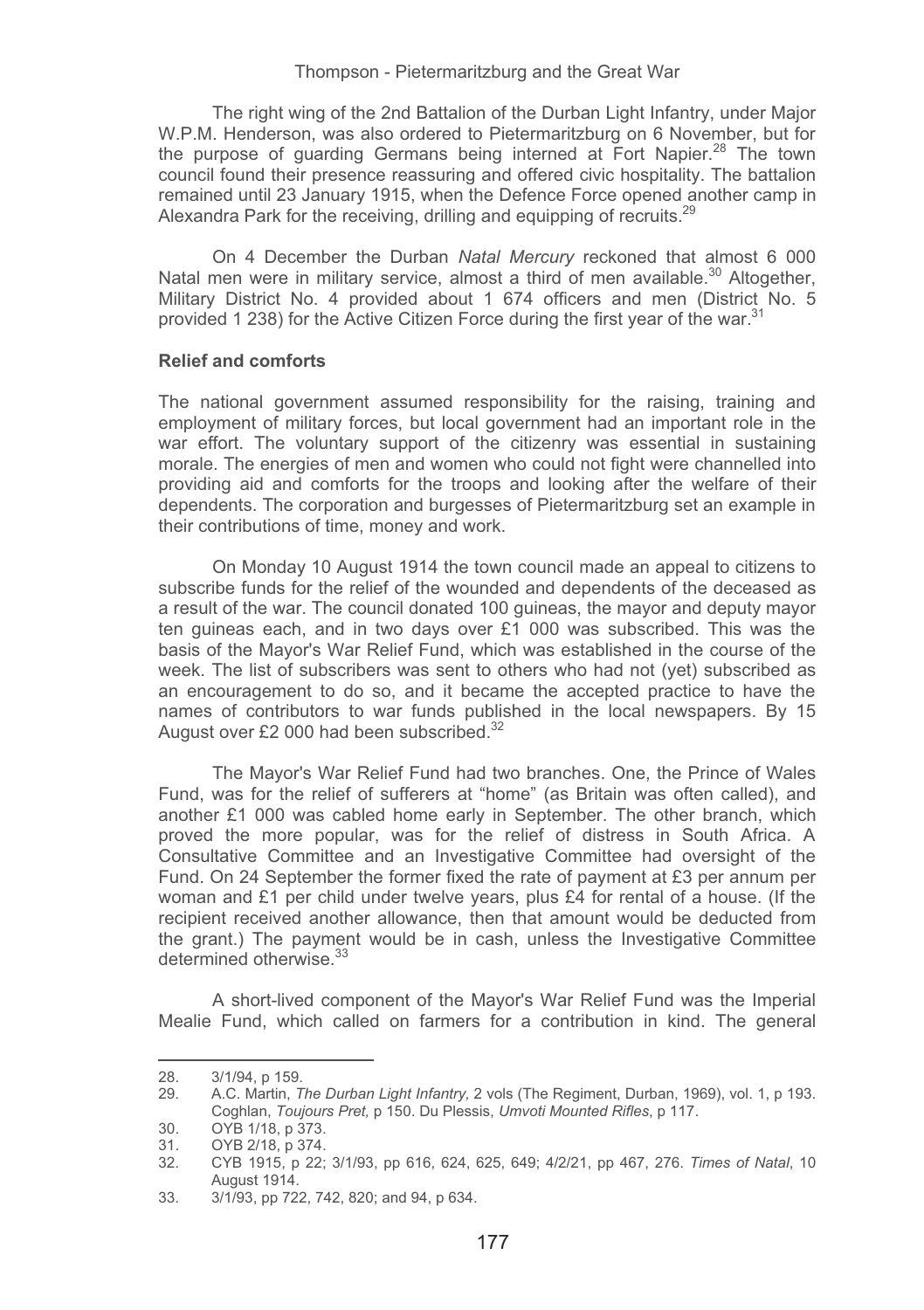manager of the railways ordered that railage be free of charge to Pietermaritzburg, where the mealies were carted to the corporation stores, and the storekeeper issued certificates for them, also indicating to which branch of the main fund they were to be credited. The mealies would be sold at current market rates and the money banked accordingly. (There seems to have been an impression among some of the contributors that bags of mealies would actually be shipped to England.) Bags of mealies were received at the corporation stores and sent to the market until the end of October. (No final tally of the number has been found.) $34$ 

The Mayor's War Relief Fund was not the only war fund. A women's meeting was held and established the Maritzburg Women's War Relief Fund. The organisers arranged for a street sale of flowers on 29 August and concerts in the town hall on 30 August and 5 September. The town hall subcommittee allowed them use the hall free of charge. $35$ 

The *Natal Witness* launched a Shilling-per-week Fund for the provision of tobacco and other small needs of the troops. In eight weeks it supplied 39 000 cigarettes, 12 000 cheroots, 250 cigars, 410 pipes, 152 tins and 2 658 pouches of tobacco, and 4 896 boxes of matches, as well as 60 razors, some other small items, and periodicals. In December it called for a thousand contributions for Christmas, and in a week received an amount in excess of that. $36$ 

A little later, funds were opened for Belgian War Relief, for Belgian Children, and for War Refugees in France.37

The Mayor's War Relief Fund anticipated the establishment of the Governor-General's Fund, whose object was "to relieve any distress caused to persons who have or are called out, or who volunteer, in the service of His Majesty during the present War, or to their dependents resident in the Union." The Central Committee straightaway sought to absorb about 120 local funds already established nationwide.<sup>38</sup>

The mayor accepted membership of the Central Committee of the Governor-General's Fund, and at the end of September the Mayor's War Relief Fund Consultative Committee agreed to affiliate with the Governor-General's Fund Natal Section, on condition that the money was used for dependents of men on active service. The Mayor's Fund then merged with the Governor-General's Fund. Robert Dunlop became the secretary of the Natal branch, and a local committee was appointed on 28 January 1915. Donations were received in the name of the Mayor's Fund until 22 January, when the mayor forwarded a cheque for £2 654.18s.7d to Dunlop. Altogether the Mayor's War Relief Fund had collected £4 834, of which £1,623 was remitted to the Prince of Wales Fund.<sup>39</sup>

The South African Red Cross Society also assumed a wartime responsibility. On 21 August it appealed through the press for assistance in

<sup>34. 3/1/93,</sup> pp 676, 682, 694, 722, 751, 751, 754, 818, 827, 870, 874, 922, 923, 940, 941; and 94, p 125.

<sup>35.</sup> See 3/1/93, pp 692, 693; 4/2/21, pp 704, 708; 7/12/7, p 63.

<sup>36.</sup> Van Wyk, "Politiekewoelinge", pp 259 and 269.

<sup>37. 3/1/93,</sup> pp 915, and 3/1/94, p 931; 7/12/8, p 21. See also CYB 1915, p 27.

OYB 1/17, pp 340-341.

<sup>39.</sup> CYB 1915, p 22; 3/1/93, pp 688, 730, 747, 837, 846, 868; and 3/1/94, pp 165, 176, 278.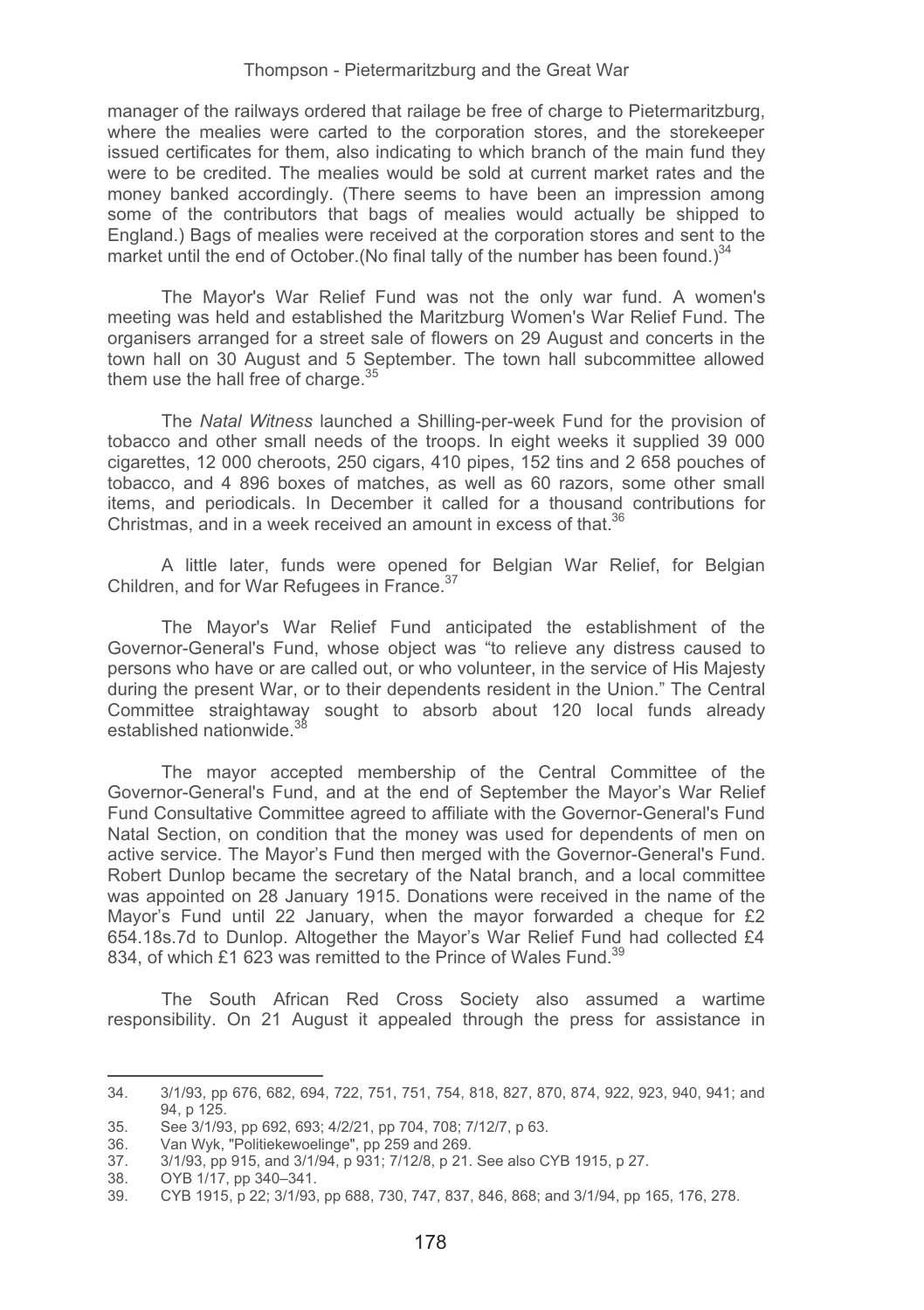carrying out "works of relief for the sick and wounded in war".<sup>40</sup> On or before 24 August the mayoress received a circular on forwarding comforts for troops and hospitals, presumably in collaboration with the Red Cross.<sup>41</sup>

The provision of aid and comforts for the troops was done by the South African Gift and Comforts Organisation Committee, appointed by the prime minister and based in Cape Town.

to co-ordinate, assist, and direct all public efforts in South Africa which are not covered by the work performed by the Governor-General's Fund and the Red Cross Society [namely]: (1) for the supplying of gifts and comforts for the use of the South African forces, whether in Europe or in Africa; (2) for the rendering of such similar assistance as may possible to His Majesty's Government for the forces of the Empire.

Branches of the organisation were established in the provinces. In Natal the Maritzburg Women's Patriotic League, with headquarters in Pietermaritzburg, agreed to act as the provincial branch.<sup>42</sup>

Early in September the Maritzburg Women's War Relief Fund Committee apparently underwent a transformation to become the Maritzburg Women's Patriotic League. The subscription lists of the fund were given to the Patriotic League on 21 September, and the fund ceased to operate by late November. The Patriotic League was raising funds by early March 1915. In his report for the corporate year (ending 31 July 1915) the mayor acknowledged the 'indefatigable' efforts of the Patriotic League for the provision of comforts to the troops at the front. In November the league took in hand the provision of Christmas cheer for Natal troops, and held a Christmas ball in the town hall on 17 and 18 December, which raised £3 000.The league's committee also organised public concerts and street collections, and made up the groups of women which, at all hours of day and night, dispensed refreshments at the railway station to troops on trains to and from the front.<sup>43</sup> In four years it handled £15 357 for aid and comforts.<sup>44</sup>

 In the first two years of the war corporation facilities were used repeatedly by organisations raising raise funds for war relief. The town hall's main hall, which had a large floor space and an organ, plus a balcony, was the most popular venue. The Town Hall Subcommittee granted use of the town hall for functions related to war relief at cost of lighting (15s) and caretaker's fee (5s).The ordinary charge for hire of the main hall was £9.7s.9d, but the corporation refunded £7.9s.9d as a contribution.<sup>45</sup>

There were at least twenty bookings of the main hall for war-related performances between October 1914 and June 1916. Five persons gave concerts (one of them twice), including two organ recitals. The Patriotic League, Maritzburg District Railway War Relief Fund, *Natal Witness'* Shilling Fund, and the Red Cross

----------------------------

------------------

<sup>-</sup>--------40*. Official History*, p 222.

<sup>-</sup>---41. 3/1/93, p 682.<br>42. Official History

<sup>42</sup>*. Official History,* p 223.

<sup>43.</sup> CYB 1915, pp 22–23; 3/1/93, pp 692, 693, 845, 966, 996; 3/1/94, pp 22, 328, 414, 440, 441; and 3/1/95, p 107; 7/12/7, p 186. See also Bettle, "Natal and the Great War", p 106. The local branch of the Victoria League appears to have been absorbed into the Patriotic League. See ND 1915, p 825 for mention of the Victoria League.

<sup>44.</sup> Bettle, "Natal and the Great War", p 106.<br>45. 3/1/94. pp 2. 568: 3/1/94. p 154.

<sup>3/1/94,</sup> pp 2, 568; 3/1/94, p 154.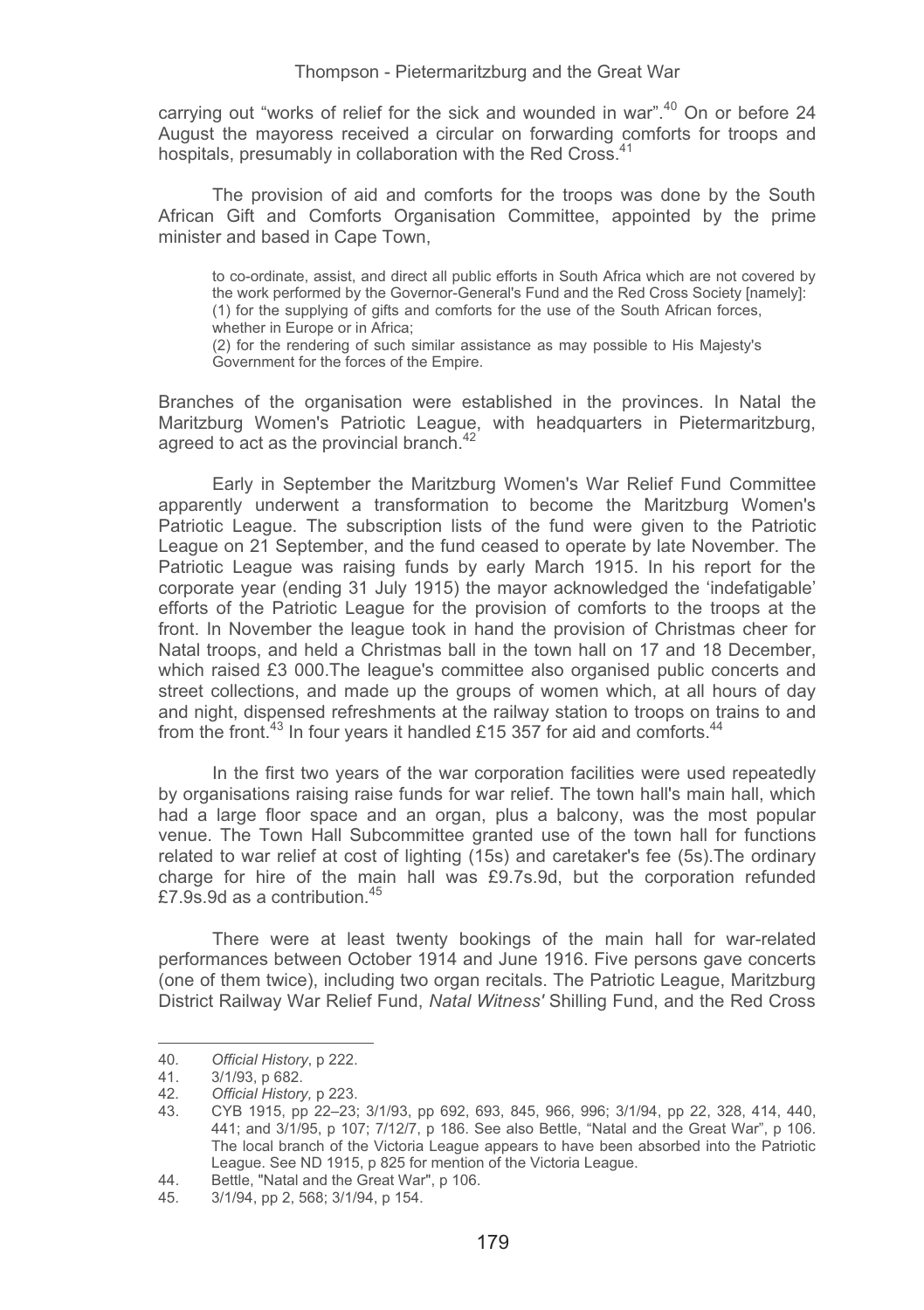Society also sponsored concerts. There were two dances, in support of the Governor-General's Fund and the Masonic War Relief Fund. A few smaller functions were held in what was called the Supper Room. The Horticultural Society used both spaces for its Spring Show in 1914, at which the Patriotic League provided refreshments. Six schools used the hall for entertainments, but Maritzburg College offered a sports and athletics display in Alexandra Park. The Maritzburg Rugby Union, Football Association, Cricket Union, and Brooklyn Hockey Club also held fixtures in the park. Various other organisations and individuals made donations to the mayor's and governor-general's funds. There was even a collection of £5.6s.7d from the Children of "Old King Cole's Corner", a weekly feature of the *Natal Witness*. 46

The corporation's contributions to relief and comforts had to be paid for, of course, and on 5 November 1914 the Finance and General Purposes Committee (which hereafter will be referred to as the FGPC) established a War Contingency Fund. $47$  On 17 December it instructed the town clerk to debit to it the costs of the services rendered to the Defence Force and contributions to the various war relief funds originating from remittances of charges for use of the town hall.<sup>48</sup>

Another means of raising war relief funds was street collections. These were customarily held on Saturdays. By 1916 there were so many street collections for patriotic funds that the mayor found it impossible to name them in this annual report.<sup>49</sup> There were also house-to-house collections, which collected "handsome" amounts.<sup>50</sup>

The mayor became chairman of the local committees supporting the Governor-General's Fund, and they carried on the "war work" in the city. The mayoress was in charge of street collections. The Patriotic League provided for refreshments (fruit, cigarettes, etc.) for the troops on the passing trains.<sup>51</sup>

## **Expeditionary forces**

Early in July 1915 there was much talk about sending a South African contingent to Europe.<sup>52</sup> Immediately the campaign in South West ended the Union government undertook to organise armed forces for service overseas. The imperial government accepted its offer. But in terms of the constitution South African Defence Force units could only be used for defence, and therefore Active Citizen Force units could not be sent. Thus special service units of volunteers would have to be formed for the expeditionary force. A director of War Recruiting was appointed, and a vigorous recruiting campaign was launched throughout the Union. Soon an infantry brigade, a heavy artillery brigade, a signals unit and medical units were raised, trained, and despatched.<sup>5</sup>

The existing local Recruiting Committee offered its assistance, and the

46. 3/1/93, pp 753, 796, 823, 826, 836, 933, 951–952, 955; 3/1/94, pp 31–32, 60, 203, 414, 751; and 3/1/95, pp 104, 128, 154, 182. See also 7/12/7, pp 78, 79, 95, 128, 137, 151, 171, 177, 179, 182; and 8/12/7, p 14.

<sup>47. 7/11/18,</sup> p 78.

<sup>7/11/18,</sup> p 89.

<sup>49.</sup> CYB 1916, p 32.<br>50 CYB 1917 p 19

CYB 1917, p 19.

<sup>51.</sup> CYB 1917, pp 21–22; 1918, pp 18–19; 1919, pp 26–27.

<sup>52.</sup> Child, *Smythe*, p 235.

<sup>53</sup>*. Official History*, p 211; OYB 5/22, p 398.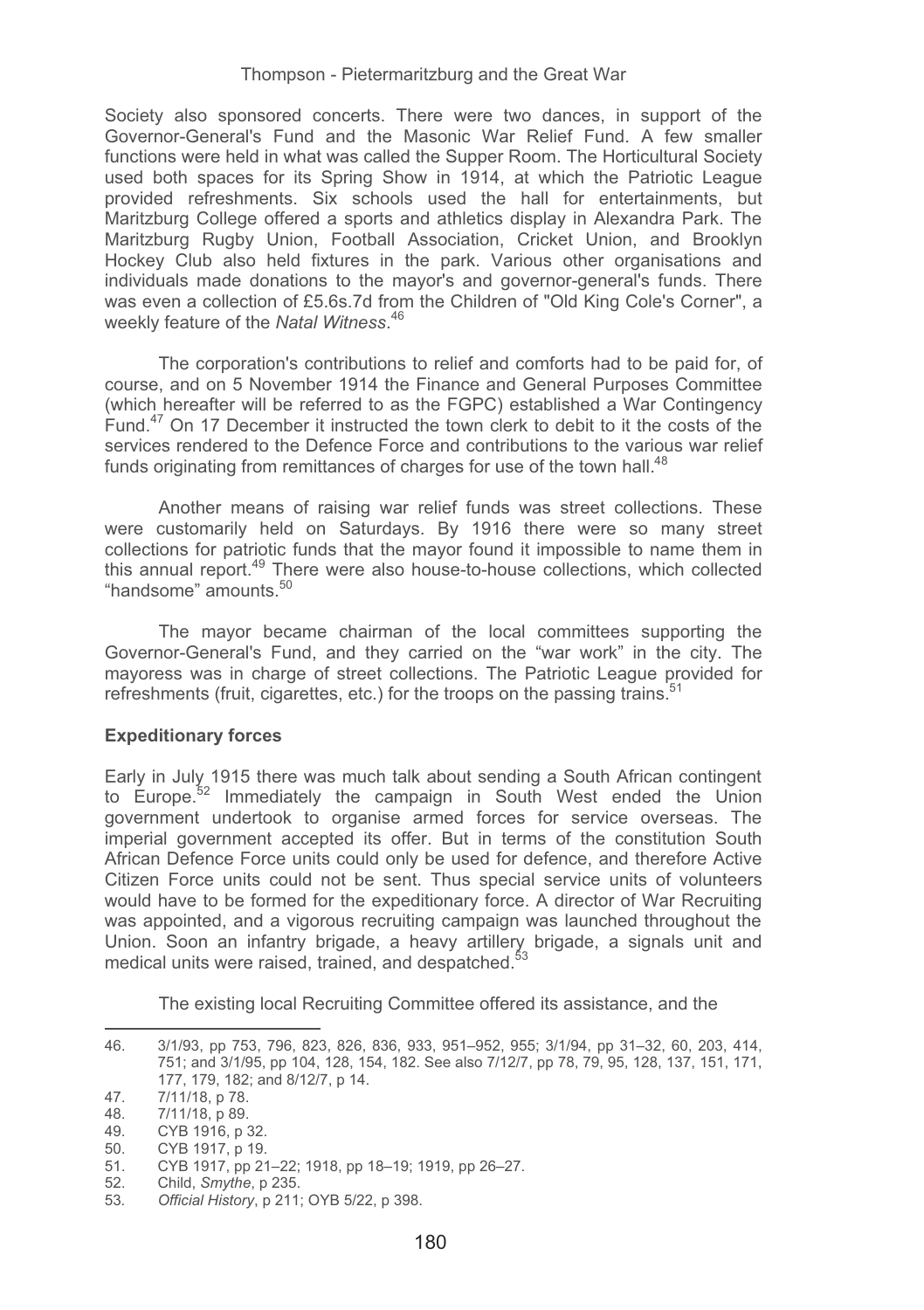mayor urged the minister of Defence on 22 July to make Pietermaritzburg a major recruiting centre, because there was strong local feeling that as provincial capital, the city should supply one of the infantry regiments for overseas. The director of War Recruiting fell in with the proposal.<sup>54</sup> The local recruiting drive was launched at a public meeting on 12 August.<sup>55</sup> On 31 August Colonel Tanner and officers of the 2nd Battalion of the 1st South African Infantry Brigade were entertained to dinner in the Supper Room before leaving for training in the Transvaal.<sup>56</sup>

The mayor warned the director that there was a strong feeling against paying men defending the Empire overseas less than those defending the Union in Africa.<sup>57</sup> He inquired of the director if the Governor-General's Fund would supplement military pay and allowances. The mayor had learnt that a compensatory fund had been set up in Cape Town,<sup>58</sup> and a similar Mayor's Overseas Contingent Fund was opened in the city on 16 August. Prominent citizens led the way with handsome contributions, all duly acknowledged and reported in the press.<sup>59</sup> In due course the Mayor's Overseas Contingent Fund was amalgamated with the Overseas Contingent Section of the Governor-General's Fund, and on 5 October a cheque for £2 823.7s.7d was handed over to the fund's  $\alpha$  local secretary, J. Bird. $60$  Those who served in the East African expeditionary force (see below) were paid more than those in the overseas expeditionary force, and a deputation of mayors from all over the Union interviewed the minister of Defence, J.C. Smuts, to ask for equal pay.<sup>61</sup>

The organisation of the expeditionary force had other ramifications. At the beginning of August a fund was launched to supply machine guns for the overseas contingent. Local response was good, but the fund was curtailed because the War Office did not approve of it, and the monies were transferred (with contributors' consent) to the Mayor's Overseas Contingent Fund. The total amount was  $f674.3s^{62}$ 

At the request of General Botha the mayor also agreed to become an *ex officio* member of the committee for comforts for the South African Expeditionary Force.<sup>63</sup> The South African Gifts and Comforts Organisation Committee launched a fund to provide sheepskin coats for the troops, and Pietermaritzburg was asked to supply 500. The mayor opened the fund, but, like the earlier mealie fund, working with farmers proved complicated, and the bundles went off in half a dozen

-----------------------------

------------------

<sup>-</sup>--------54. 3/1/94, pp 759, 790.<br>55. 3/1/94, p 833.

<sup>-</sup>--55. 3/1/94, p 833.

<sup>56.</sup> CYB 1916, p 30.<br>57. 3/1/94. p 790.

<sup>57. 3/1/94,</sup> p 790.<br>58. 3/1/94, p 827.

<sup>58. 3/1/94,</sup> p 827.

<sup>59. 3/1/94,</sup> pp 843, 858, 886, 888, 890, 910, 971.

<sup>60. 3/1/95,</sup> pp 32, 53, 97.

<sup>61. 1/1/9,</sup> p 478; 7/11/19, p 44. Unionists and Labourites both demanded the full South African rate of 3s per day instead of the British rate of 1s for service in Europe. The government agreed for service in East Africa, but National party supporters and many SAP members opposed it for Europe, and Botha sided with them. However, the government made a general war contribution of £1m to the British government, which agreed to pay the South Africans serving in Europe 3s. On this see Krüger, *The Making of a Nation: A History of the Union of South Africa, 1910*–1961 (Macmillan, London, 1969), pp 104–105.

<sup>62.</sup> CYB 1916, p 30; 3/1/94, pp 792, 796, 806, 814, 850, 859.

<sup>3/1/94,</sup> p 919.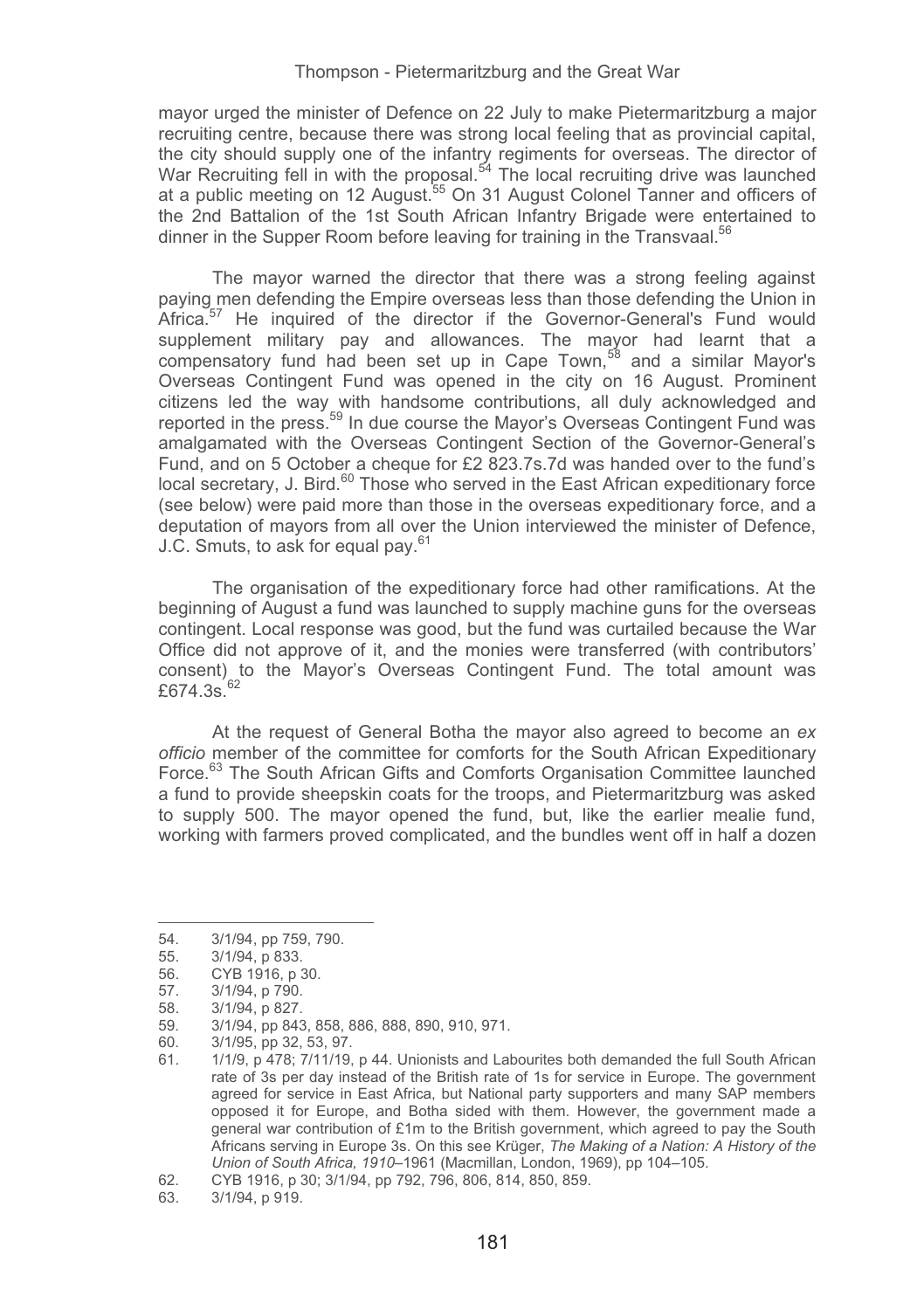shipments. The War Office in due course announced that it had enough coats and requested that no more be sent.<sup>64</sup>

In October 1915 the imperial authorities asked the Union government to organise a large force to augment the imperial forces operating against German East Africa. The proposition was more attractive when General Smuts was appointed to command the expeditionary force. Two mounted brigades and two mounted regiments, two infantry brigades and two rifle regiments, field artillery and departmental units were raised, trained and despatched within five months. A base was established in Durban from which the expeditionary force departed; and all the trains from the camps inland passed through Pietermaritzburg.<sup>65</sup>

Natal men made up the majority of the 6th Infantry and 4th Mounted Regiments, both raised in November; also of the 10th and 11th Infantry raised in November and December.66 All the special service units were trained in the Transvaal and then went to Durban for embarkation, beginning in January. On 27 January the FGPC voted £20 for refreshments at the station for about 700 men of the Mounted Brigade, the majority of whom were Natal men. On 2 February council authorised £45 for refreshments for more troops; on the 10th £25 for the 10th Regiment; and on the 17th £35 for others to come. On 6 April it voted £25 and on 26 May £100. By mid-February the last of the expeditionary force had sailed from Durban.<sup>67</sup>

The Overseas expeditionary force departed from Cape Town and therefore did not pass through Pietermaritzburg; however, when it left camp in the Transvaal the mayor sent a telegram to Colonel Tanner: "Maritzburg wishes you and your regiment Godspeed." Colonel Tanner replied: "All ranks send greeting and thanks for kind thoughts. Tell fellow men their assistance required to back us up."68

The town council agreed to top up the pay of the corporation's European permanent employees with dependents who served overseas (but only half pay to those without dependents), less the amounts of their military pay and allowances. (In August 1917 the FGPC gave single men the same allowance as married  $\text{m}$ en.)<sup>69</sup> Payment would be made paid monthly to their dependents, as was done by the Governor-General's Fund. Positions were guaranteed for when they returned<sup>70</sup> In November these conditions were extended to those who would serve in East Africa.<sup>71</sup>

Very soon the corporation began to feel the pinch in manpower. In twelve months of war every member of the borough engineer's clerical staff, except the chief clerk, left on active service and had to be replaced.<sup>72</sup> and turnover

<sup>64.</sup> CYB 1916, p 30; 3/1/95, pp 249, 272, 274, 281, 288, 303, 309, 315, 320, 322, 323, 353, 364, 429, 456.

<sup>65</sup>*. Official History*, p 213. OYB 5/22, p 398.

<sup>66.</sup> Hurst, *Short History*, pp 145, 148, 151–152, 155–156.

<sup>67.</sup> CYB 1916, p 30; 1/1/9, pp 434, 478; 7/11/19, pp 44, 54, 74, 96. Child, *Smythe*, p 241. The 8th South African Horse was organised between April and June 1916; two of its three squadrons were raised in Natal. They left Durban at the end of July. See Hurst, *Short History,* p 161.

<sup>68.</sup> CYB 1916, p 31.<br>69. 7/11/20, pp 91–9

<sup>69. 7/11/20,</sup> pp 91-92.<br>70 1/1/9. pp 432-3; 3/

<sup>70. 1/1/9,</sup> pp 432–3; 3/1/94, pp 568, 823; 7/12/7, p 169.

<sup>71.</sup> CYB 1916, p 8; 7/11/19, p 25.

CYB 1915, p 67.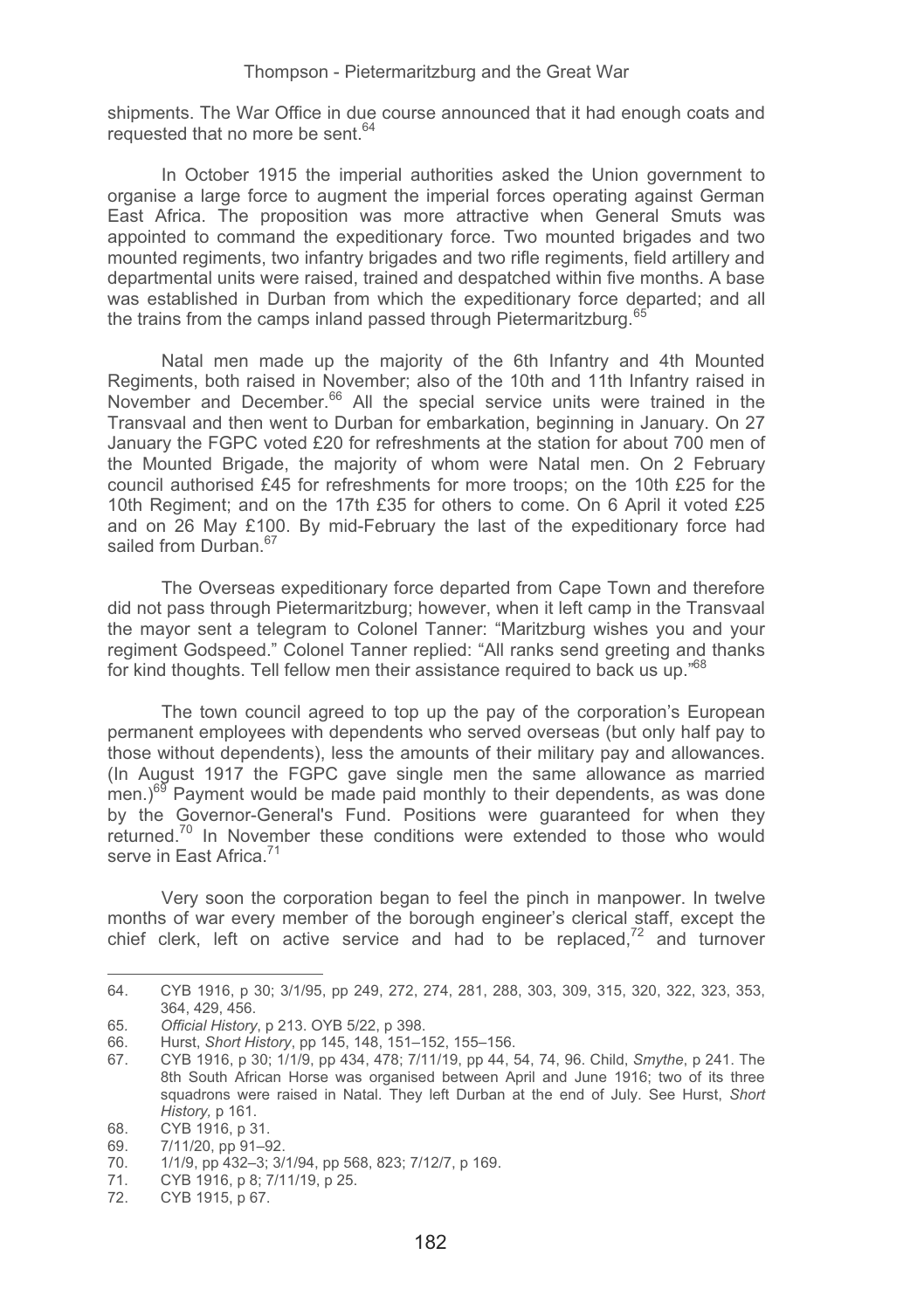continued.<sup>73</sup> Early in 1916 the town clerk reported that he had to replace staff on active service with two unmarried ladies as typists and a youth as messenger.<sup>74</sup> By the end of July 1916, as many as 43 corporation employees were on active service, $75$  and an accountant in the Treasurer's department, Captain W.H.F. Harte, had died, leaving a widow.<sup>76</sup> On 2 December 1915, the FGPC resolved that heads of department should only hire men unfit for military service as temporary replacements for those on active service.<sup>77</sup>

### **Morale 1916–1918**

In mid-1916 the glory of war lost its sheen. The promising expeditions to France and East Africa did not meet with success. Casualties were terrible, and there was no end in sight. The home front resolve was tested in these circumstances. Recruitment was organised thoroughly; there was very little that was voluntary about it. Patriotic charity was methodical and relentless, and it was harder to give when living costs rose. The jingoes were muted; more often leaders at public meetings were ministers, and patriotism assumed a distinctly religious aspect.

 There was good news early in June. The Royal Navy had defeated the German High Seas Fleet in action off Jutland (31 May/1 June). A public meeting on 15 June passed resolutions expressing citizens' "unbounded appreciation of the splendid victory" and the "debt of gratitude" which South Africa owed to the Navy. A "Lightning Fund" was opened to collect money for the relief of the dependents of those who had lost their lives in the battle. Contributions flowed in from the city and country districts. The mayor cabled the sum of £2 881.9s.9d home<sup>78</sup>

 Then came bad news: Lord Kitchener's death. He had drowned when the cruiser on which he had been travelling to Russia sank after hitting a mine on 5 June. A memorial service in the Town Hall on the 7 June drew more than 2 000 persons.<sup>79</sup>

 Then worse news: the battle of the Somme, in which the 1st South African Infantry Brigade lost three-quarters of its fighting strength at Delville Wood (15–20 July). On 19 July the first casualty reports appeared in the local newspapers, followed by more bits and pieces on 25, 27 and 28 July – and then a comprehensive statement of casualties on 31 July.<sup>80</sup> The mayor sent a cable to General Lukin, commanding the expeditionary force in France: "Citizens of Pietermaritzburg proud of achievement of South Africans in recent operations and while offering warmest congratulations on their success would express sympathy for losses and the hope for speedy recovery of wounded."<sup>81</sup> There was no reply. Casualties in the 2nd (Natal and Free State) Battalion were 482 including all of the officers.<sup>82</sup>

---------------------------------

-----------------

<sup>-</sup>--------73. CYB 1916, p 9.

<sup>74. 7/11/19,</sup> p 48.<br>75. CYB 1916, p 2

<sup>75.</sup> CYB 1916, p 27.

CYB 1916, p 27.

<sup>77. 7/11/9,</sup> p 26.<br>78. CYB 1916, p

CYB 1916, pp 31–32.

<sup>79.</sup> CYB 1916, pp 27, 32.

<sup>80.</sup> See *Natal Witness* and *Times of Natal* for the dates given.

<sup>81.</sup> CYB 1916, p 31; *Times of Natal,* 19 July 1916.

<sup>82</sup>*. Official History*, p 111.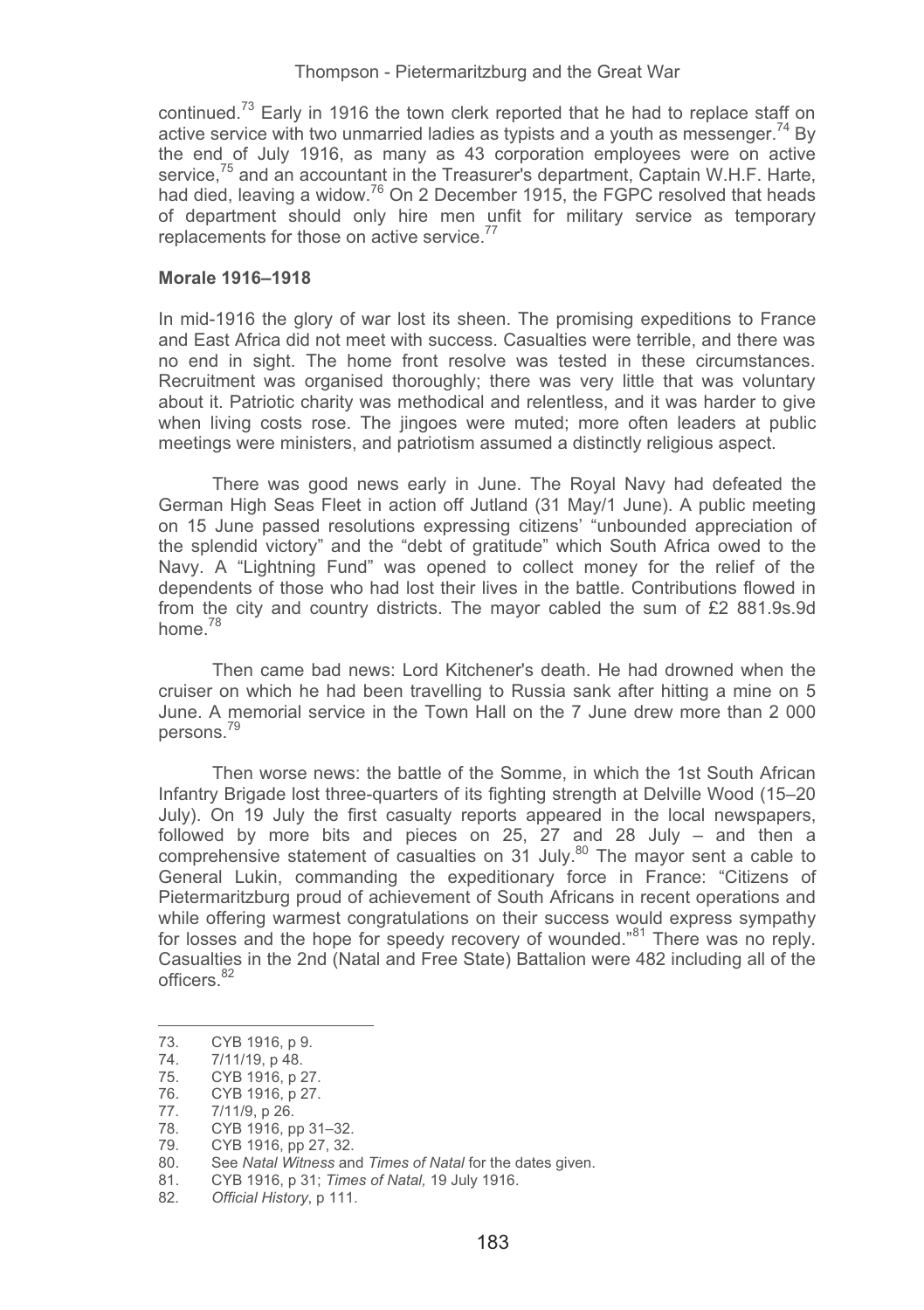Administrator Smythe wrote on 31 August 1916: "The casualties have been appalling. I think almost every one I know personally in the South African Brigade has been killed or wounded. I think every Government office in this building has had one of two men killed."83

 On 4 August the second anniversary of the declaration of war was commemorated in a "very impressive" service in the town hall. The mayor's chaplain conducted it, assisted by representatives of other churches. That evening there was a public meeting, which passed resolutions reaffirming civic determination to carry on to a successful end.84 Contrary to official expectations it was sparsely attended.<sup>85</sup>

 The South African brigade in France was rebuilt with new drafts, several times after further battles.<sup>86</sup> In March 1917 Smythe wrote: "Frightful casualty lists are coming in from the South African Contingent in Flanders. Jim Ross has lost two out of three sons killed. Jim Maclean, who lives beyond Souter, has lost both of his. It is all too sickening."<sup>87</sup>

The mayor referred to losses in his annual report at the end of July 1917:

The City has sent many of its sons to the front, and in proportion to those available the number of those who have gone is a cause for gratification. Many of them have laid down their lives, leaving homes filled with sorrow.<sup>88</sup>

And again the following year:

As a result of the heavy fighting in France, in which the South African Brigade bore a glorious part in Gauche Wood, and later at Messines Ridge, the casualty lists [have been long] and many homes have been plunged into mourning. Our sympathy goes out to all the bereaved and those whose boys are wounded. During the year many "Springboks" have returned home invalided, having "done their bit" in the great struggle, and have been welcomed by all.<sup>89</sup>

In addition to the losses in the forces, in the latter part of 1918 there was shock when news was received that the member of parliament for Pietermaritzburg South, Dr Buntine and his older daughter had died when the *Galway Castle* had been torpedoed. He was returning with his two daughters from England, where they had completed their education.<sup>90</sup>

----------------------------

--------------------

<sup>-</sup>-------83*. Official History*, p 243.

<sup>-</sup>--84. CYB 1917, p 20.<br>85. Times of Natal 5

<sup>85</sup>*. Times of Natal,* 5 August 1916.

The 1st South African Brigade had 121 officers and 3 032 men on 14 July 1916 and 143 officers and men on 20 July. The brigade was rebuilt with new drafts, but lost about 1 159 at Butte de Warlencourt in October. It was rebuilt again, but lost 1 258 at Ypres in September 1917, and was practically destroyed at Gauche Wood in March 1918. The brigade retained its name, but was really a consolidated, composite formation until new drafts in August 1918 enabled its reorganisation. See *Official History*, pp 95–168. It has been estimated that 16 000 men served, out of a male European population of 60 000 in Natal. Between 1 500 and 2 000 lost their lives, and many more were wounded and disabled. See Bettle, "Natal and the Great War", p 105.

<sup>87.</sup> Child, *Smythe*, p 249.

CYB 1917, p 18.

<sup>89.</sup> CYB 1918, p 26.<br>90. CYB 1919, pp 27

CYB 1919, pp 27–28.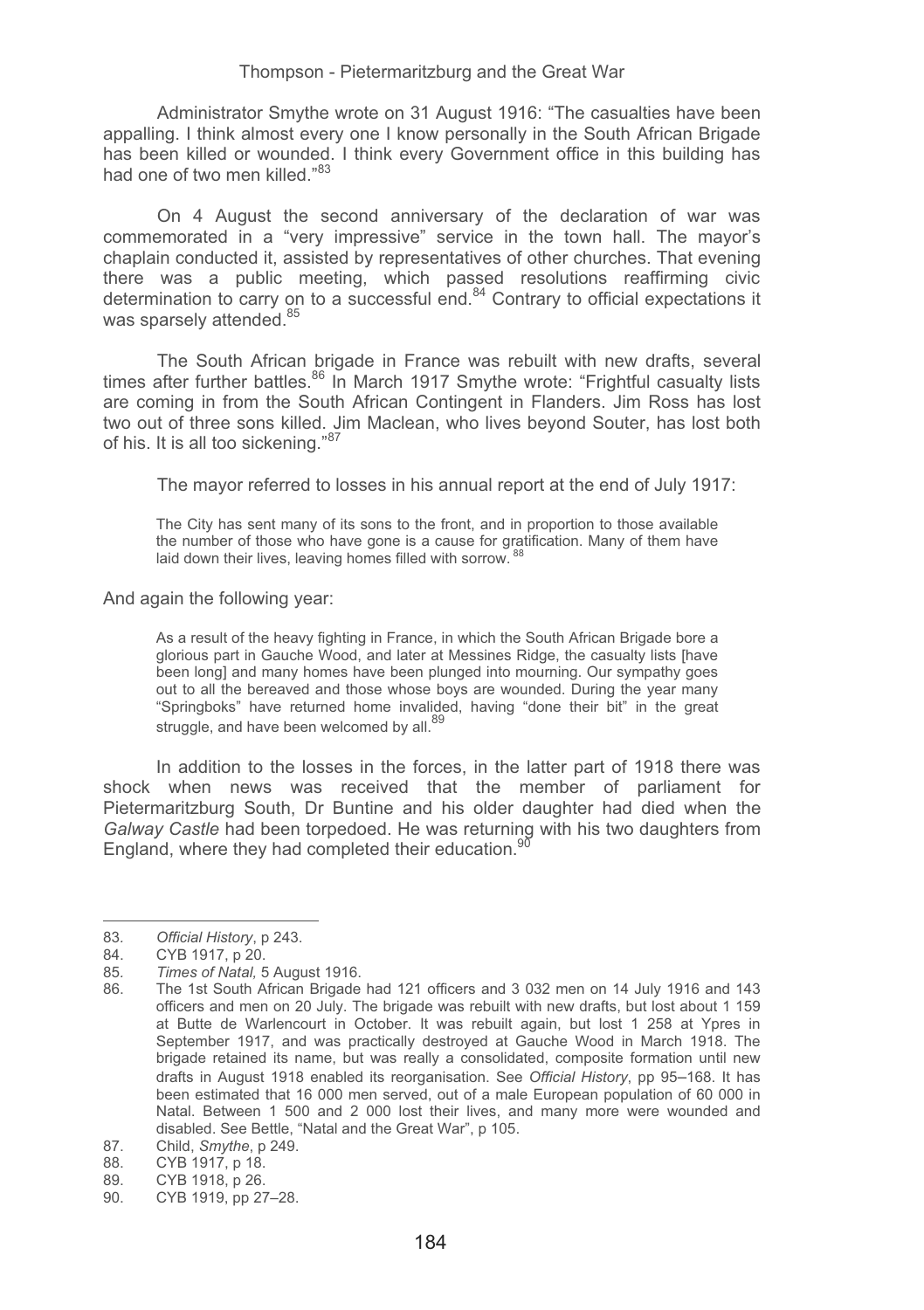The third anniversary of the declaration of war was commemorated, at the prime minister's suggestion, as a Memorial Day. On Monday 4 August 1917, there was a public meeting in the town hall, at which the customary reaffirmation of loyalty and determination was made, followed by a service conducted by the mayor's chaplain.<sup>91</sup>

 In January 1918 the Pietermaritzburg Church Council requested the town council's support for a combined service of thanksgiving and intercession, and in April it proposed intercessory services on a regular basis. The town council agreed, and a "Citizens' Fellowship Service", in fellowship with those at the front, was introduced on 13 May, but there was only "a moderate gathering" in the town hall, perhaps because it was held at 8 o'clock at night. At the ministers' behest the mayor convened a special meeting, and a new committee organised the event on a regular basis, evidently commencing on Sunday 16 June 1918.<sup>92</sup> Thereafter services were held on the second Monday of every month.<sup>93</sup>

 In May 1918 the public observance of a moment of silence for the fallen, which had been introduced elsewhere in the Union, was introduced in Pietermaritzburg. A minute before noon one of the bells on the town hall was rung until noon to draw public attention, and at noon there was a minute's pause, in remembrance of those at the front. This was done every day.<sup>94</sup> A "Citizens" Meeting and Service of Remembrance, Prayer and Thanksgiving" was held on Sunday 4 August, the fourth anniversary of the declaration of war.<sup>9</sup>

 More exclusive was the entertainment at Christmastime of the children of men at the front. On Boxing Day 1916 they were entertained at the town hall, and the *Witness* raised £75 to cover expenses.<sup>96</sup> In 1917 the children – about 350 of them – assembled at the Natal Creamery hotel on Longmarket Street for a Christmas treat, then were "marshalled" and led across the street to the Rinko for a "suitable" programme". 97

 The celebration of Empire Day continued to be primarily for children. The FGPC voted £100 for the entertainment in 1917.<sup>98</sup> It voted the same amount in 1918, but then increased it to £150 (and added £50 for the entertainment of coloured children). The children were shown films in the town hall, then addressed by Frederic Tatham and the bishop of Pretoria, and finally moved to Alexandra Park for a sports programme. The mayor reported that the children entered fully into the spirit of the celebration.<sup>99</sup>

### **Recruitment 1916–18**

In January 1916 the director of war recruiting was appointed to take command of all the staffs and depots assembling recruits and to take charge of elementary training. He was to control all troops engaged in Union-Imperial contingents and to

-----------

-----------------------------------

<sup>-</sup>--------91. CYB 1918, p 27; 7/11/20, pp 71, 73.

<sup>-</sup>---92*. Times of Natal,* 11 and 14 May 1918; and 1/1/9, p 709.

<sup>93.</sup> CYB 1918, p 25.<br>94. CYB 1918, pp 2

<sup>94.</sup> CYB 1918, pp 25, 28; *Times of Natal,* 14 and 15 May 1918; 1/1/9, p 695; 7/11/21, pp 28, 38.

<sup>95.</sup> CYB 1919, p 27.

<sup>96.</sup> CYB 1917, p 21.

<sup>97.</sup> CYB 1918, p 29.<br>98. 1/1/9. p 608; 7/1

<sup>98. 1/1/9,</sup> p 608; 7/11/20, p 50.<br>99. CYB 1918, p 29: 7/11/21, p

CYB 1918, p 29; 7/11/21, pp 28, 51.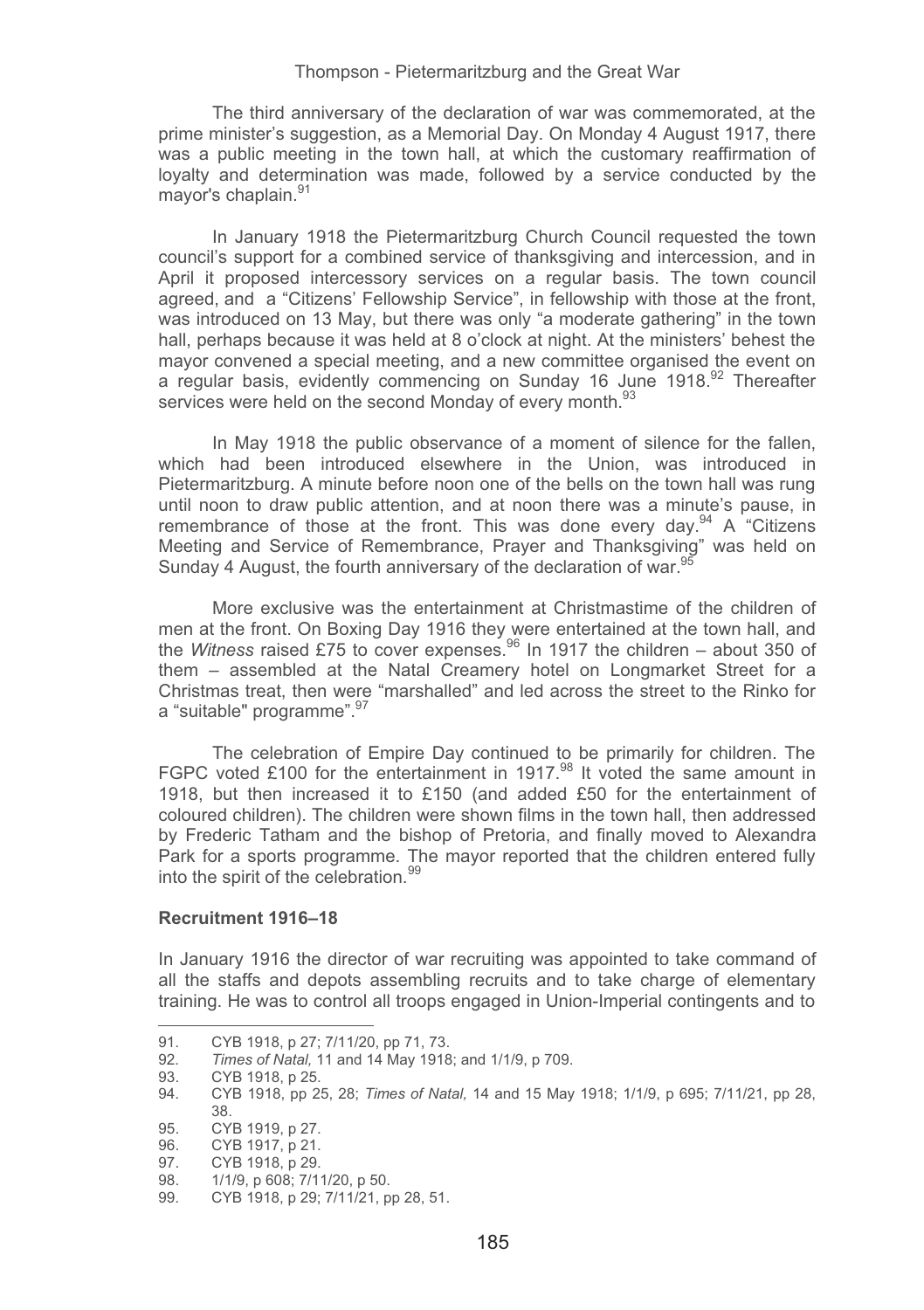despatch reinforcements when they were called for. Recruiting continued to be on a strictly voluntary basis, but every town was now to have its War Recruiting Committee, consisting of the mayor, councillors and leading citizens. Recruiting conferences were to be held at intervals to review the situation and to discuss best methods, and special campaigns were conducted constantly under the direction of carefully selected officers.100 Ultimately, 30 719 South Africans served in the overseas expeditionary force and 47 321 in the East African one.<sup>101</sup>

 Mayor Taylor was chairman of the local War Recruiting Committee, and the town council was involved in recruiting directly and indirectly, not least in encouraging corporation employees to volunteer for service. In February 1917 the FGPC instructed heads of departments to report which members of their staffs were eligible for service and then to inform them of the facilities the corporation offered to encourage their enlistment. In March it resolved that all unmarried men of military age be requested to offer themselves for service or to present army medical certificates or discharge certificates to justify their not doing so. The Electric Department was the exception, and two men in it who wanted to volunteer were refused permission to do so. Only three men came forward from the Town Clerk's, Tramway and Police departments. Sixteen men lodged medical certificates signed by Medical Corps doctors. One unfit man had tried to enlist four times and been refused. Seven men lodged discharge certificates; one had served in France, the rest in East Africa, three of whom suffered from malaria.<sup>102</sup> At the end of the corporate year, 31 July, 32 municipal employees were on active service.<sup>103</sup>

 The mayor attended a recruitment conference in Cape Town, which recommended that each of the large towns hold a Win-the-War Recruitment Rally on 17 July. The FGPC voted £75 for the local rally. There were 50 men of the imperial forces, who had seen service in Europe and were in Durban at the time, who were brought up at the city's expense to participate. They were met at the railway station and became part of the procession, which included Boy Scouts, Girl Guides, school children, representatives of patriotic and friendly societies, and some Pietermaritzburg soldiers who had returned (some of them had been wounded at Delville Wood). Led by the band of the Natal Carbineers, they marched from the station to the park, where there was programme of sports. The crowd there was estimated to be at least 3 000.<sup>104</sup>

 In 1917 two new committees were formed in connexion with recruiting. The mayor chaired both.<sup>105</sup> The Returned Soldiers Committee looked after the interests of veterans, and co-operated with the local branch of the newly formed national League of Returned Soldiers and Sailors.<sup>106</sup> The Privacy Committee helped men who wanted to enlist but who could not afford to do so, by giving them money for clothes and other items they needed. It was a small committee which met weekly

---------------------------

----------------------

<sup>-</sup>--------100*. Official History*, p 212.

<sup>-</sup>101. OYB 5/22, p 389.

<sup>102. 7/11/20,</sup> pp 4, 6, 12, 16, 23, 26, 71, 91. Two men in the Market Department, who had served in East Africa, refused to enlist again unless there was conscription.

<sup>103.</sup> CYB 1917, p 20.

<sup>104.</sup> CYB 1917, p 21; 7/11/20, p 77.

<sup>105.</sup> CYB 1917, p 21.

<sup>106</sup>*. Official History*, p 221. See CYB 1917, p 21; 7/10/17, p 161; 7/11/21, pp 13, 125; 7/12/18, pp 34, 215, 216.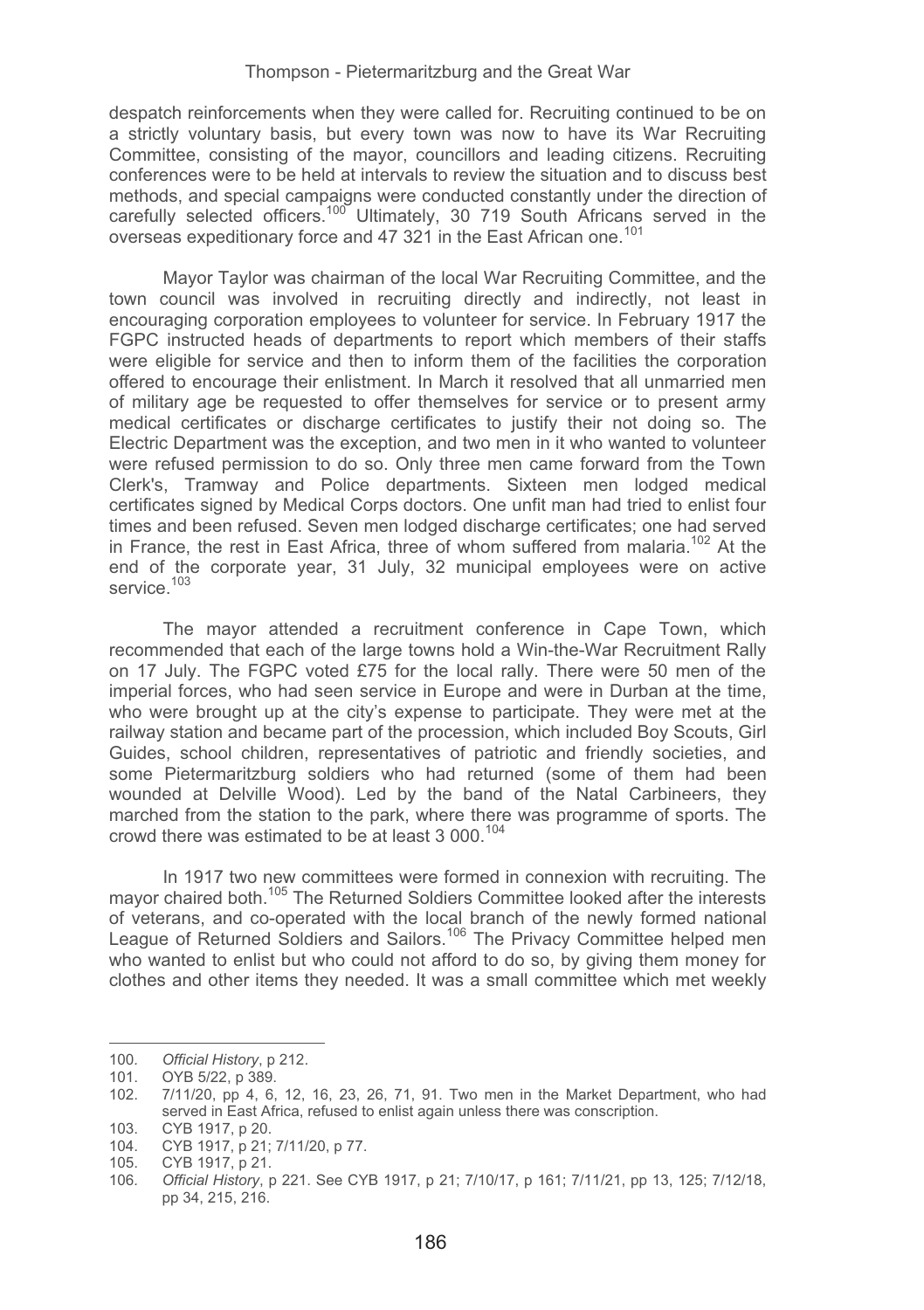and dealt with cases personally and confidentially. Sometimes its good offices were abused, but this was rare.<sup>107</sup> By 1918 it was raising funds of its own.<sup>108</sup>

By this time the official casualty lists were making it obvious that service at the front was as likely to be fatal as not – all the more reason to carry on. There was a recruiting meeting in the town hall on 4 April. Major Miller, DSO, of the Royal Air Force, was expected with the first aeroplane ever to land in Pietermaritzburg. His long awaited arrival took place on 23 April. Thousands of people were on hand when his plane landed. He was entertained to a luncheon in the Supper Room and gave a lecture illustrated by lantern views at the Rinko. Not surprisingly his recruitment effort particularly interested men in the RAF.<sup>109</sup> The League of Returned Soldiers joined in the recruitment drive, and a large number of new men were sent off for training on 18 May.<sup>110</sup>

The FGPC made another canvass of corporation employees for service in France, since South African units had been withdrawn from East Africa. Councillor Laffan moved that all men of military age produce medical certificates, but the mayor amended it to apply only to unmarried men.<sup>111</sup> It was becoming clear that recruiters were scraping the barrel – on 13 May just seven volunteers were examined and four of them were rejected as medically unfit.<sup>112</sup> The Recruiting Committee began issuing exemption badges to men who wanted to serve but were unfit to do so, and made it clear in the press these men were not shirkers.<sup>113</sup>

The corporation had had 27 employees on active service during the South West Africa Campaign. It had 34 on active service in German East Africa and Nyasaland, and 46 in Europe. Of these 12 lost their lives (three in Africa and 7 in Europe) and 14 were wounded (2 in East Africa and 12 in Europe).<sup>114</sup>

## **Convalescent camp**

In addition to returned soldiers, during the spring of 1917, the city received a large number of convalescent soldiers from hospitals elsewhere in the Union. These were casualties of the campaign in German East Africa. The expeditionary force suffered many fewer killed and wounded than the one in France. Instead the campaign had been destroyed by disease.<sup>115</sup>

 Very many returnees were invalids; their health had been broken by tropical diseases, especially malaria, and malnutrition and exhaustion. The Defence Force had raised a medical force of about 5 000 to man the hospitals which it set up for

107. CYB 1917, p 21; Bettle, "Natal and the Great War", p 106. See 9/4–13, the Minute Books of Special Recruiting Fund Privacy Committee. These were kept by members of the committee and the records of the weekly meetings are rather fragmentary and sometimes cryptic, but probably provide the greatest insight into the problems of working-class volunteers that can be found.

<sup>108. 7/11/21,</sup> p 83.

<sup>109.</sup> CYB 1918, p 28; 7/12/8, p 209.

<sup>110</sup>*. Natal Witness,* 17 May 1918 and 18 May 1918.

<sup>111. 7/11/21,</sup> p 41.

<sup>112</sup>*. Natal Witness,* 15 May 1918.

<sup>113.</sup> *Natal Witness,* 11 May 1918.

<sup>114.</sup> CYB 1919, p 26.

<sup>115</sup>*. Official History,* pp 212, 217; Hurst, *Short History*, pp 147, 150, 155, 158, 159, 162. Martin, *Durban Light Infantry*, 1, p 309. In the European expedition 3 884 were killed and died of wounds and 10 325 were wounded; in the African expedition the respective numbers were 502 and 1151. See OYB 5/22, p 399.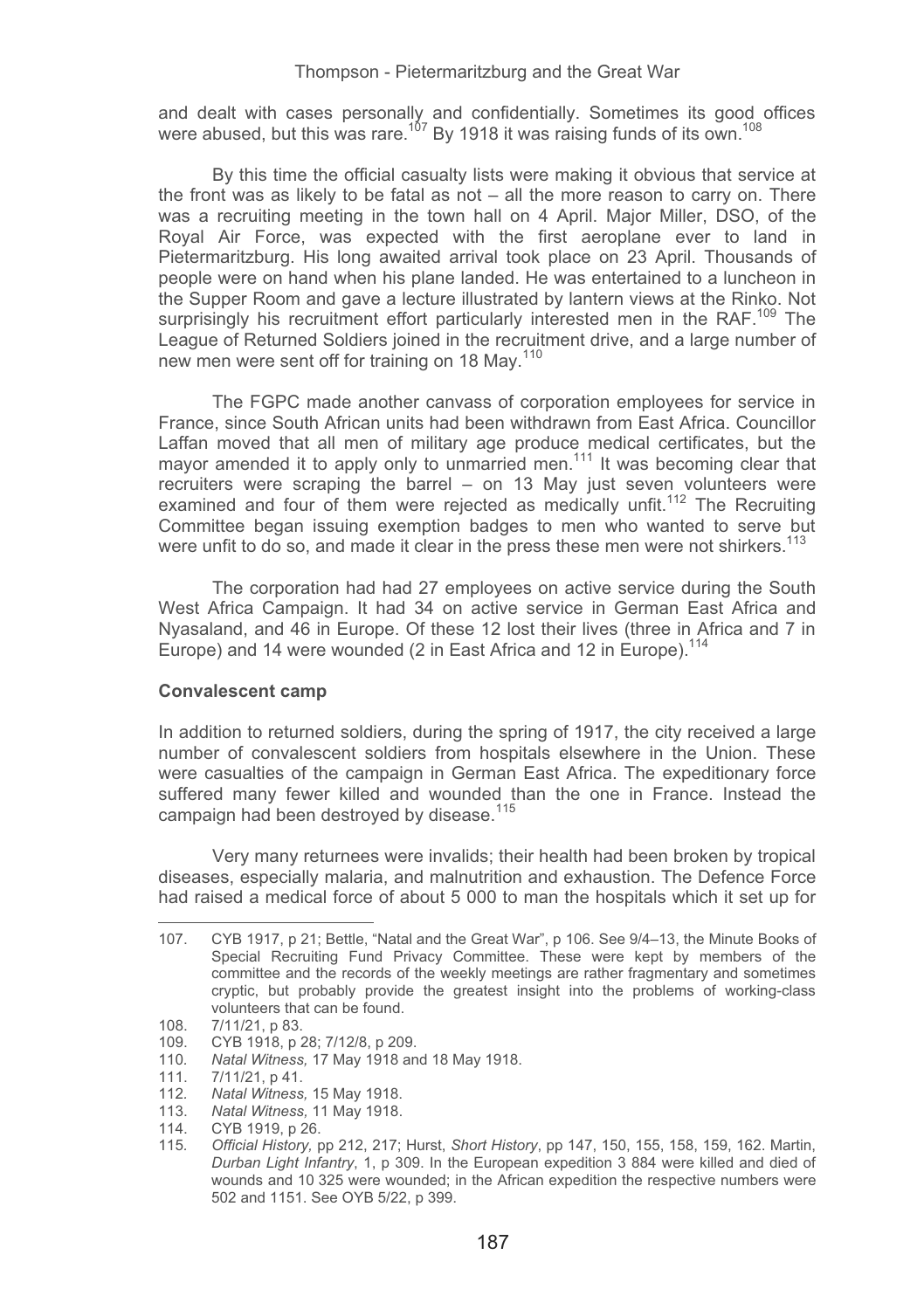them; two large ones at Roberts Heights and Cape Town, each with about 1 500 beds, and smaller ones with 400 to 600 beds at Durban, Kimberley and Potchefstroom. Seven auxiliary hospitals were maintained, mainly for convalescents, and convalescent camps were established at Roberts Heights, Kimberley, Durban and Pietermaritzburg.<sup>116</sup>

 In the winter the town council offered the use of the town hall to the military for hospital purposes. A board of enquiry visited the city, and Dr Buntine, who was a member of this board, pressed the city's claims. The town hall was considered unsuitable, but the Natal University College council offered its building and grounds, and its offer was accepted.<sup>117</sup> The mayor and Councillor O'Brien made arrangements with the imperial authorities for the supply of electricity and water in September 1917.<sup>118</sup> Huts were built in record time.<sup>119</sup> The borough engineer was instructed to take steps to destroy mosquito breeding places so that malaria would not be spread from infected men to nearby residents.<sup>120</sup>

On 25 October a delegation comprising three clergymen, twelve ladies and four men, led by the Reverend A.J. Clarke, waited upon the FPGC. They represented the Ministers Association and Maritzburg Church Council, Christian Personal Service League, Women's Christian Temperance Union, and various women's church and other concerned associations. They requested the restriction of the sale of intoxicating liquors to soldiers and an earlier closing hour for bars. The committee informed the delegation that the chief magistrate had written to the committee with a proposal to prohibit the supply of intoxicating liquors to soldiers in uniform except under permit, and the committee concurred with his proposal. The delegation did too.<sup>121</sup>

The camp operated for seven months (closing at the end of May 1918), during which time nearly 3 000 men passed through it. The staff consisted of seven officers and 45 men.<sup>122</sup> The convalescents arrived in batches, and were welcomed by members of the Patriotic League and the Red Cross Society.<sup>123</sup> The first 150 patients arrived on 2 December. They were met by a large crowd at the station and refreshments were served. Then a number of city motorists drove them to the camp.124

An organising secretary, Mr E.V. Marsh, oversaw the local input to the operation. Refreshments at below cost were provided from funds raised by the Citizens Committee and dispensed by a Refreshment Committee. Ladies of the Patriotic League took turns serving a buffet twice a week, and for those men who could go into town the Young Men's Christian Association opened its daily buffet free of charge.

The University main hall was the social centre of the camp, with recreational materials, including two billiard tables (one provided by the Patriotic

----------------------------

----------------------

<sup>-</sup>--------116*. Official History*, p 217.

<sup>117.</sup> CYB1918, p 27.

<sup>118. 7/11/20,</sup> pp 110–111.

<sup>119.</sup> CYB 1918, p 28.

<sup>120. 7/10/17,</sup> p 68.

<sup>121. 7/11/20,</sup> pp 125, 126. 122*. Natal Witness,* 15 May 1918.

<sup>123</sup>*. Natal Witness,* 15 May 1918.

<sup>124.</sup> CYB 1918, p 28.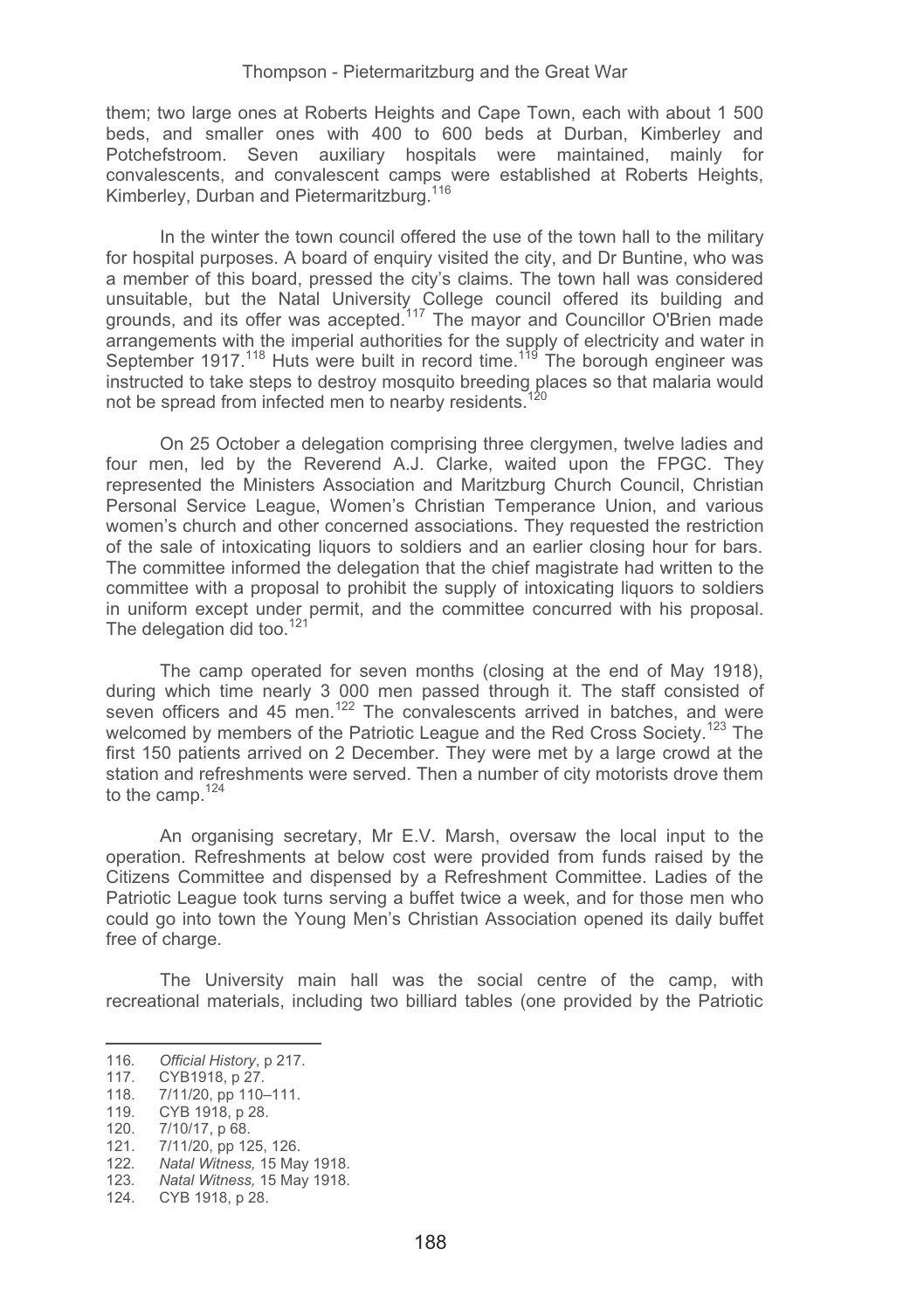League) and a bagatelle table. A Sports Committee supplied equipment for cricket, rugby and tennis – and boxing! Sport was a major activity in the camp.

A committee was formed to provide for the entertainment of the convalescents; there were even subcommittees to deal with different kinds of entertainment. Ladies of the Patriotic League took turns organising appropriate concerts and other entertainments, and also there were occasional afternoon concerts at Grey's Hospital. Early in December the FGPC granted £100 towards the construction of a recreation hut on the grounds of Grey's Hospital by the Convalescent Entertainment Committee, which cost £410–£420, and to which the Grey's trustees contributed £160 and the Patriotic League £100.<sup>125</sup> Men were also granted special admission to vaudeville and bioscope matinees in town. Various organisations provided outings, and city motorists occasionally took men for drives in the country, and the corporation lent the municipal char-a-banc for rides in town.<sup>126</sup>

It is no wonder then, that the *Natal Witness* called the convalescent camp in Scottsville the best in South Africa.

## **Aid and comforts**

The governor-general visited the city in August 1916 and appealed for contributions to raise the fund to £1 million, the amount estimated needed for it to carry out its objectives. The mayor then appealed through the press for £5 000 by Christmas, and there was an immediate and generous response.<sup>127</sup> Another appeal in 1917 for a "£10 000 effort" collected £11 000 in the city and country districts.<sup>128</sup>

 Durban staged what it called a "War Market" and raised £10 000 for the Governor-General's Fund in August 1916. The ladies of the Patriotic League and several other local persons in Pietermaritzburg took up the idea in September, and the project was expanded to a two-day function in the market hall on 22–23 November. General and Mrs Botha came to open the market, which was successful and raised £24 066.9s.8d.<sup>129</sup> The prime minister and his wife stayed at the Victoria Club, and the town council provided a luncheon which was held in the provincial council chamber.<sup>130</sup> In response to the toast the general delivered a speech on the war situation, which, Smythe wrote, greatly offended the jingoes because it was in Dutch.<sup>131</sup>

 Street collections remained an important source of funds, and the patriotic ladies collected with wonted zeal in all weather. The town council recognised that benevolent societies and orphanages, whose funds suffered in competition with war funds, also needed street collections to partially recoup their losses.<sup>132</sup> On 31 June 1917 the FGPC resolved that that all applications for street collections must

------

---------------- -----------------------

<sup>-</sup>--------125. 7/11/20, p 149.

<sup>-</sup>----126*. Natal Witness,* 15 May 1918.

<sup>127.</sup> CYB 1917, p 19.

<sup>128.</sup> CYB 1918, p 26; 7/11/20, p 147.

<sup>129.</sup> CYB 1917, pp 19–20; Bettle, "Natal and the Great War", p 106; Child, *Smythe*, pp 243– 244. See also 7/11/20, p 2; and 7/12/8, p 36.

<sup>130.</sup> CYB 1917, p 20.

<sup>131.</sup> Child, *Smythe*, p 246. 132. CYB 1918, p 28.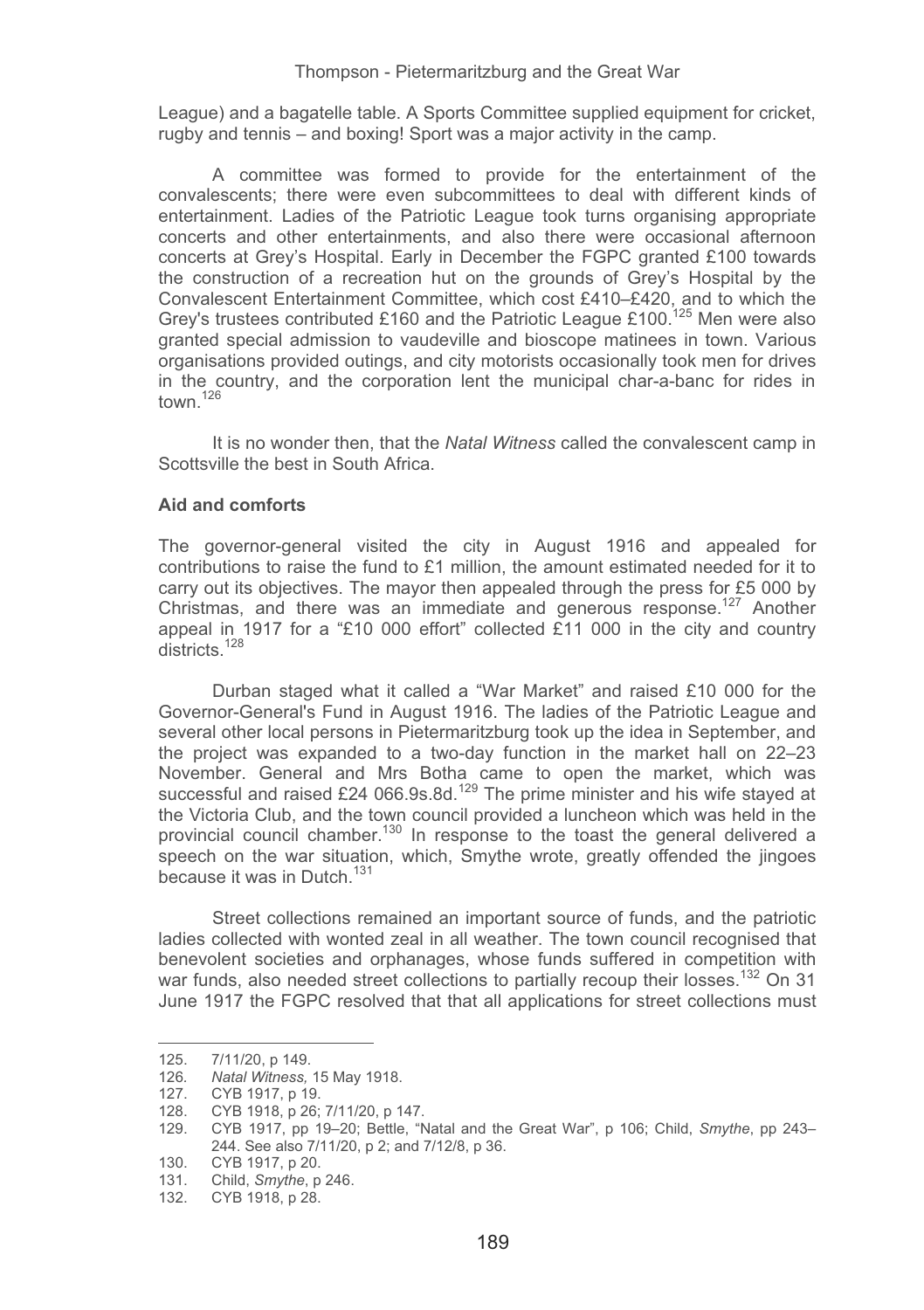be submitted through the town clerk to the council, which would consider each one on its merits. The council decided that the Governor-General's Fund was the most important fund and therefore allocated to it the first Saturday of every month.<sup>133</sup> It soon proved impossible to limit street collections to two a month, and during the first six months of 1918 there were collections on all but three Saturdays.<sup>134</sup> In 1918 the Patriotic League and the Red Cross each booked one Saturday every quarter. The League of Returned Soldiers booked three Saturdays.<sup>135</sup>

 The town hall continued to be booked heavily for war fund-raising. Between September 1916 and October 1918 there were 35 such bookings, most of them for the main hall. These functions included four "entertainments", three lectures, two film shows, one gymnastic display, three "sales", fourteen concerts (two of them "sacred"), and eight dances. Eight functions were for the benefit of the Governor-General's Fund and six were for unspecified "war funds". Three were for the Red Cross. Three were for the benefit of disabled soldiers and sailors, and one for the prisoners of war. Three in 1917 were for Christmas items for men at the front.<sup>136</sup>

 But charity had limits. Mayor Taylor admitted that by the end people were growing "weary even of doing good". In asking the FGPC for the grant for the convalescents' recreation hut the mayor explained that he did so because it was "undesirable" to make another appeal to the public for funds after the many recent calls made upon them.<sup>137</sup>

 A more sensitive issue was the use of town hall facilities. By February 1918 the town clerk was charging an "option fee" of £2.20s for evening bookings, and the Town Hall Subcommittee approved.<sup>138</sup> In May the FGPC refused the loan of 100 town hall chairs for tea rooms at the Royal Show for the benefit of the Governor-General's Fund, Red Cross and Patriotic League, because they would be needed for a performance in the hall the same evening. The mayor intervened and insisted on the importance of raising funds. The committee agreed to the loan of the chairs, but insisted that they all be returned and put in place in the hall by 6 p. m. <sup>139</sup>

 Also in May 1918 the Town Hall Subcommittee asked for a moratorium on dances in the main hall until the end of the war, although present bookings could stand. There was a sharp disagreement in FGPC between Councillor O'Brien, who supported the subcommittee, and the mayor, who insisted that dances wholly in support of war funds should be allowed. The committee voted 7–5 in support of the mayor. O'Brien threatened to take the matter to the whole council, but apparently did not.<sup>140</sup>

----------------- --------------------------------

139. 7/11/21, pp 76, 78.

<sup>-</sup>--------133. 7/11/20, p 69.

<sup>-</sup>-134. CYB 1918, pp 26, 28.<br>135 On the Patriotic Leag

<sup>135.</sup> On the Patriotic League see 7/11/21, pp 16, 24, 96; 7/12/8, p 216; Red Cross 7/11/20, pp 109, 110 and 7/11/21, pp 9, 83; 7/12/8, p 193. See also League of Returned Soldiers 7/11/20, p 159; 7/11/21, p 83; and 7/12/8, pp 215, 216.

<sup>136. 7/12/8,</sup> pp 36, 53, 72, 76, 91, 102, 103, 112, 133, 135, 145, 160, 184, 193, 199, 209, 214, 215, 216; 7/12/9, pp 11, 32, 34, 39, 51, 56.

<sup>137. 7/11/20,</sup> p 149.

<sup>138. 7/12/8,</sup> p 199.

<sup>140. 7/11/19,</sup> p 56; 7/11/21, p 51. It seems strange that no mention of this was made in the press.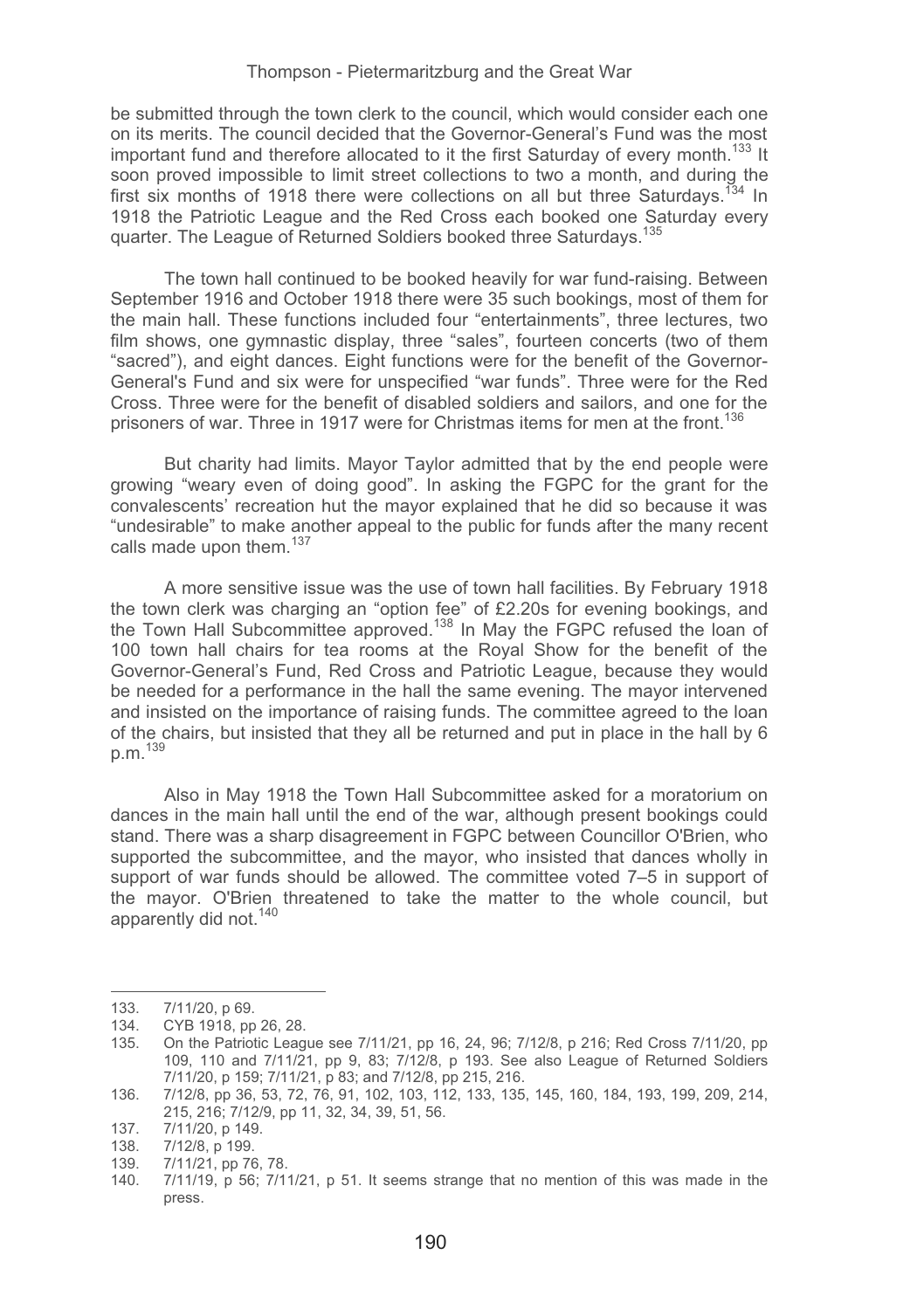In the last year of the war there seems to have been a shift to holding more functions out of doors. In April the Patriotic League applied to use the market gardens on three occasions later in the year, and Mrs Brownlee asked to use them for a bazaar two days in August; and the Britannia Knitting Class booked them for a sale in October. In October the Privacy Committee applied to use the gardens for a series of concerts<sup>141</sup>

### **Peace**

In the spring of 1918 victory was at last in sight, as Allied offensives brought about the collapse and surrender of Germany's allies and then revolution in Germany itself. The new German government sought peace. On 7 November the FGPC discussed steps to be taken when news of the cessation of hostilities was received, and asked Mayor Harwin to frame a suitable resolution. Restrictions on public gatherings owing to the Spanish Influenza epidemic precluded a meeting in the town hall, but the resolution would be proposed from atop the portico in front. It was decided that the town hall bells would ring as a signal for all businesses to close, and there would be a public holiday. The press was informed accordingly.<sup>142</sup> Meanwhile flags and bunting were put at the ready. Rumours of peace abounded daily, and the tension resembled that which had prevailed on the eve of war.<sup>143</sup>

 On Monday 11 November the town hall bells pealed news of the armistice, and a great crowd gathered at the intersection of Church Street and Commercial Road. A procession of railwaymen arrived from the railway workshops, led by the band of the Carbineers.<sup>144</sup> The mayor made a short speech<sup>145</sup> and then proposed the resolution, which was conveyed to His Majesty thus:

Citizens of Pietermaritzburg at this supreme moment under deep sense of thankfulness to Almighty God, rejoice profoundly at cessation of hostilities with Germany, and welcome with pride and exultation the prospect of triumphant and lasting peace. Desire express unbounded admiration for bravery and heroism of forces of Your Majesty and Allies sea, land and air, intense pride in their achievement, and reverence for their noble sacrifice. Assure Your Majesty the undying loyalty and devotion and full faith in glorious future of beloved Empire.

The resolution was carried by acclamation. Three cheers were given for His Majesty, three cheers more for the chief war leaders. The crowd lingered a while and then dispersed.<sup>147</sup>

 Tuesday was declared a public holiday. The mayor consulted the Chamber of Commerce, and businesses were asked to close at 1 p.m. for the rest of the week. The governor-general invited the nation to participate simultaneously in joint thanksgiving services on Friday, and the mayor informed the FGPC that a public thanksgiving service should be held in Alexandra Park on Friday afternoon. A deputation of the Returned Soldiers League, railwaymen and several citizens

----------------------

----------------------------

<sup>-</sup>--------141. 7/11/21, pp 41, 78, 113, 124.

<sup>142.</sup> CYB 1919, p 23; 1/1/9, p 748; 7/11/21, p 132. *Times of Natal,* 7 November 1918.

<sup>143</sup>*. Times of Natal,* 8 November 1908.

<sup>144. 1/1/9,</sup> p 748.

<sup>145</sup>*. Times of Natal,* 11 November 1918.

<sup>146.</sup> CYB 1919, p 24; and 1/1/9, p 748.

<sup>147. 1/1/9,</sup> p 748. See also *Times of Natal,* 11, 12, 13 November 1918.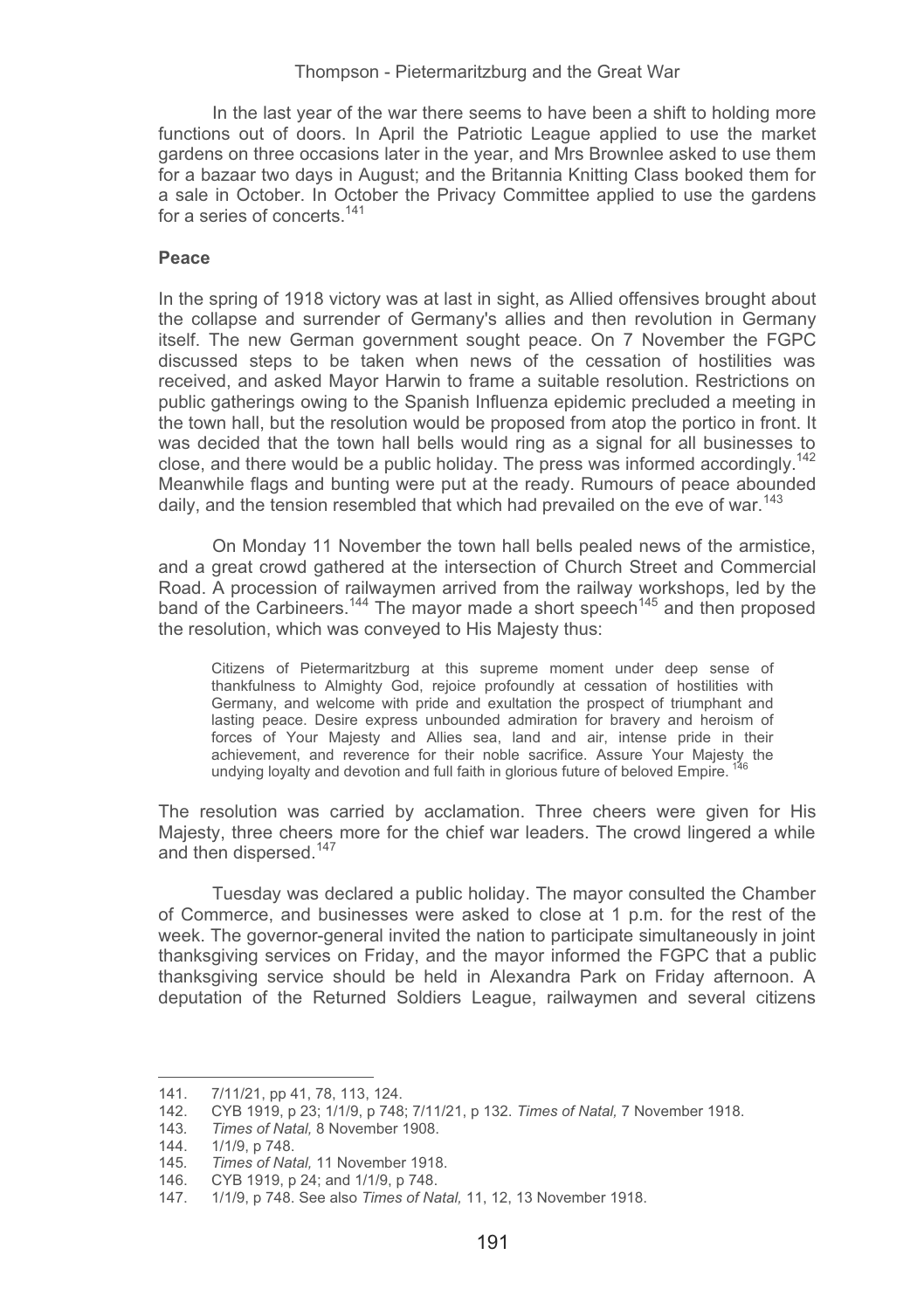informed the mayor that children's sports had been arranged in the park for Saturday, and a procession and fireworks display for that evening <sup>148</sup>

 On Tuesday evening the Railway Rifles band led a ragtag procession down Church Street to the Market Square, where an enormous bonfire made a grand blaze.<sup>149</sup>

 As it turned out inclement weather led to the postponement of the thanksgiving service from Friday to Sunday at 4 p.m., but the children's sports and fireworks were held as scheduled on Saturday, and "almost the whole city" turned out for them.

On Sunday afternoon, under a lowering sky, the mayor led a formal procession from downtown to the park, where a crowd of some 3 000 to 4 000 people congregated. The service started at four o'clock. The National Anthem was sung, followed by several hymns and a reading. The mayor's chaplain then gave an address, a homily on past sacrifices, present victory, and future peace. At five the proceedings ended with another hymn, then the "Hallelujah Chorus" (by an adhoc choir), a benediction, and the singing (again) of the national anthem.<sup>150</sup>

The mayor told a special meeting of the council on 26 November that (he thought) the predominant feeling in the community was one of profound thankfulness to God, for what everyone realised was the close of the fighting between armies (the terms of the armistice practically precluded a resumption of it) and that righteousness had prevailed after the fiercest struggle in history.<sup>1</sup>

## **Conclusion**

This article has presented a vignette of a South African city at war from 1914 to 1918. Perhaps the city of Pietermaritzburg was not typical of South Africa, but it was typical of Natal. The majority of its citizens were British in sentiment, and naturally they supported Britain in the conflict.

 The article describes this British patriotism as it applied to the war effort. Since it is based largely on corporation records, it reflects the perspective of the town council and public servants. The article focuses on the public expression of patriotism and the management of public morale, the recruitment of fighting men and the provision for their comfort and welfare. There is an aura of dedication and sacrifice about this effort, which while genuine (at least for the European Englishspeaking population), became increasingly mechanical and wearisome by the third year of the war. The spirit which animated citizens at the beginning of the war prevailed at the end of it, but the optimistic expectation of 1914 changed to a dogged determination to see it through in 1916, and the community was plainly showing the strain by 1918.

### **Abstract**

The city of Pietermaritzburg was the capital of the South African province of Natal. The white polity was predominantly English in background and sentiment, and its

-----------------

---------------------------------

<sup>-</sup>---------

<sup>148. 1/1/9,</sup> p 748; 7/11/21, pp 135, 137.<br>149. Times of Natal, 13 November 1918 **Times of Natal, 13 November 1918.** 

<sup>150. 1/1/9,</sup> p 748; *Natal Witness* and *Times of Natal,* 18 November 1918. 151. CYB 1919, p 24; 1/1/9, p 748.